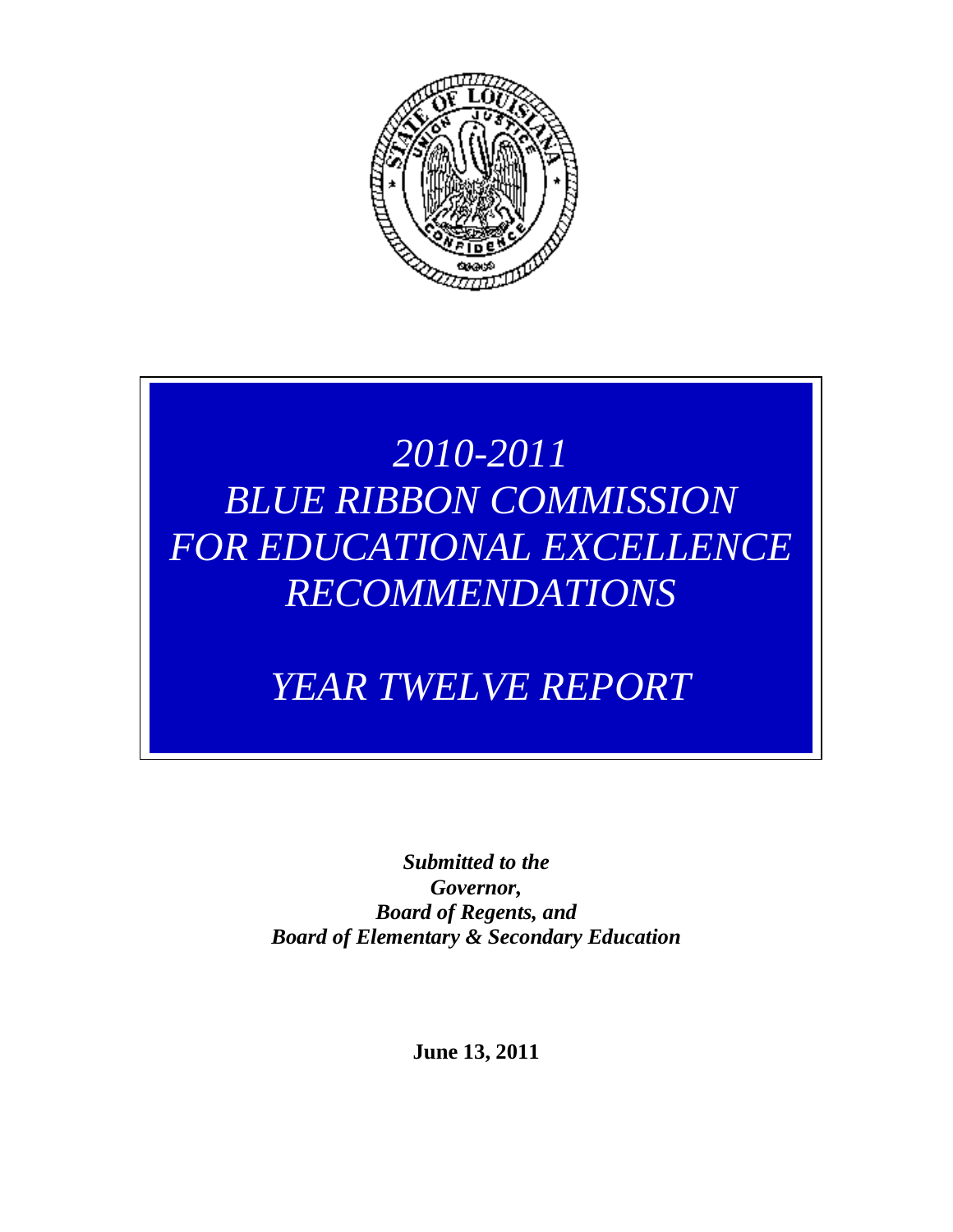## **TABLE OF CONTENTS**

| I. |                                                                               | Structure of the Blue Ribbon Commission                                                                  |  |
|----|-------------------------------------------------------------------------------|----------------------------------------------------------------------------------------------------------|--|
| П. | Charge and Topics for the Blue Ribbon Commission <i>manufacture container</i> |                                                                                                          |  |
| Ш. | Recommendations of the Blue Ribbon Commission<br>$5\phantom{0}$               |                                                                                                          |  |
|    | <b>APPENDICES:</b>                                                            |                                                                                                          |  |
|    |                                                                               | Appendix A: 2010-11 Blue Ribbon Commission for Educational                                               |  |
|    |                                                                               | Appendix B: The Louisiana School Counseling Model: A<br><b>Comprehensive Student Development Program</b> |  |
|    |                                                                               |                                                                                                          |  |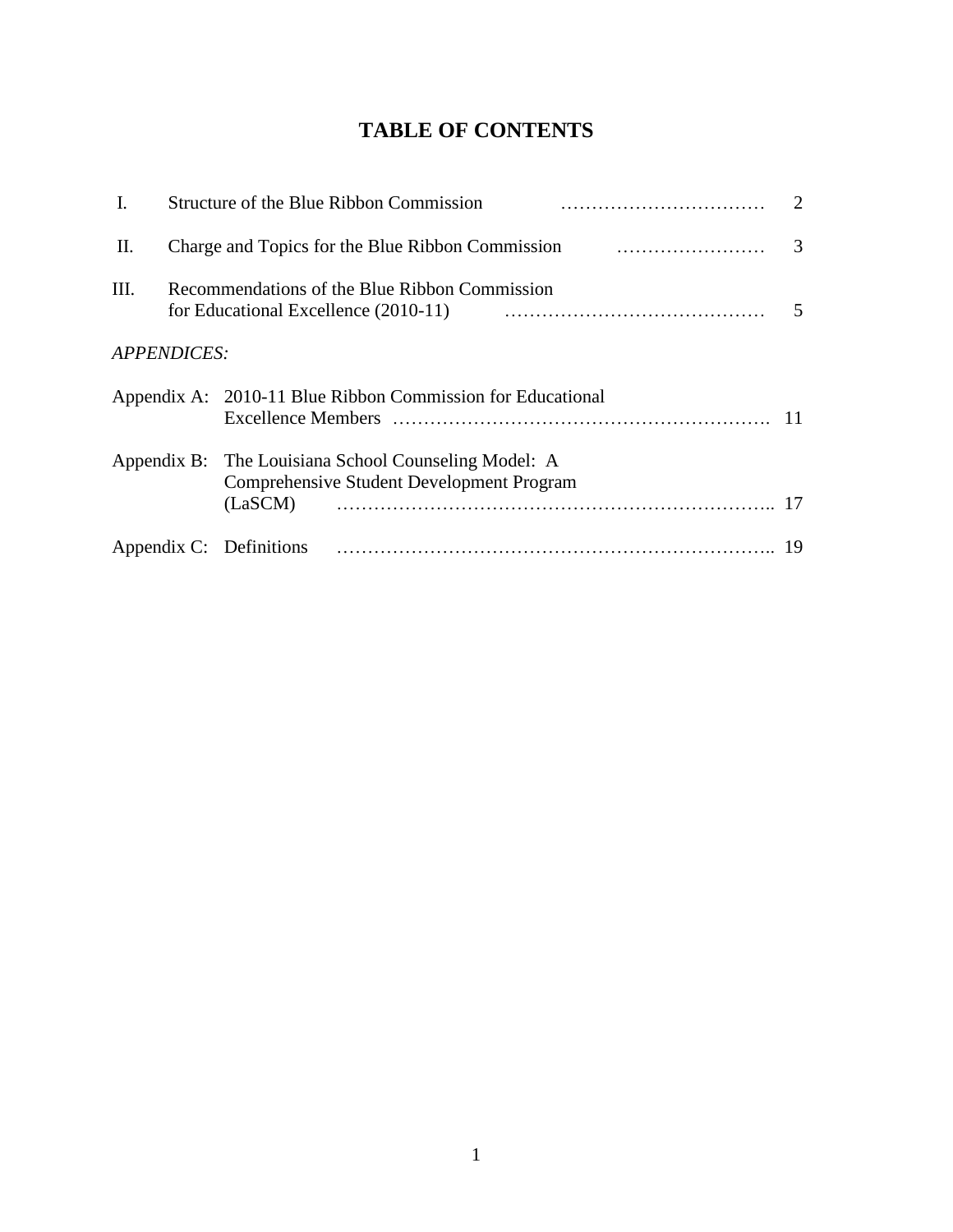## **2010-2011 BLUE RIBBON COMMISSION FOR EDUCATIONAL EXCELLENCE YEAR TWELVE REPORT**

## **I. STRUCTURE OF THE BLUE RIBBON COMMISSION**

The Blue Ribbon Commission for Teacher Quality was originally created by the Board of Regents (BoR) and the Board of Elementary and Secondary Education (BESE) during April 1999 to develop recommendations to recruit, prepare, and retain quality teachers and principals. The name was changed to the Blue Ribbon Commission for Educational Excellence in 2000- 2001, and the Commission has continued to meet on a yearly basis to develop recommendations to improve the effectiveness of teachers and educational leaders. During 2010-11, the Commission was composed of 36 members who represented each of the following areas.

## **Nine Designated Members**

- Two members of the Board of Regents
- Two members of the Board of Elementary and Secondary Education
- Chairperson of the Senate Education Committee or designee
- Chairperson of the House Education Committee or designee
- Commissioner of Higher Education or designee
- Governor's Designee
- State Superintendent of Education or designee

### **Ten Members Selected by the Board of Regents**

- One University/College President/Chancellor
- **One University Provost**
- One Dean of a College of Education (public institution)
- One Dean of a College of Education (private institution)
- One Dean of College of Arts and Science
- One College of Education Faculty Member
- One College of Arts/Science Faculty Member
- One Community and Technical College Representative
- One PK-16+ Coordinator
- One Teacher Preparation Candidate

### **Ten Members Selected by the Board of Elementary and Secondary Education**

- One District Superintendent (Urban)
- One District Superintendent (Rural)
- One District Director of Personnel
- One Elementary Principal
- One Middle School Principal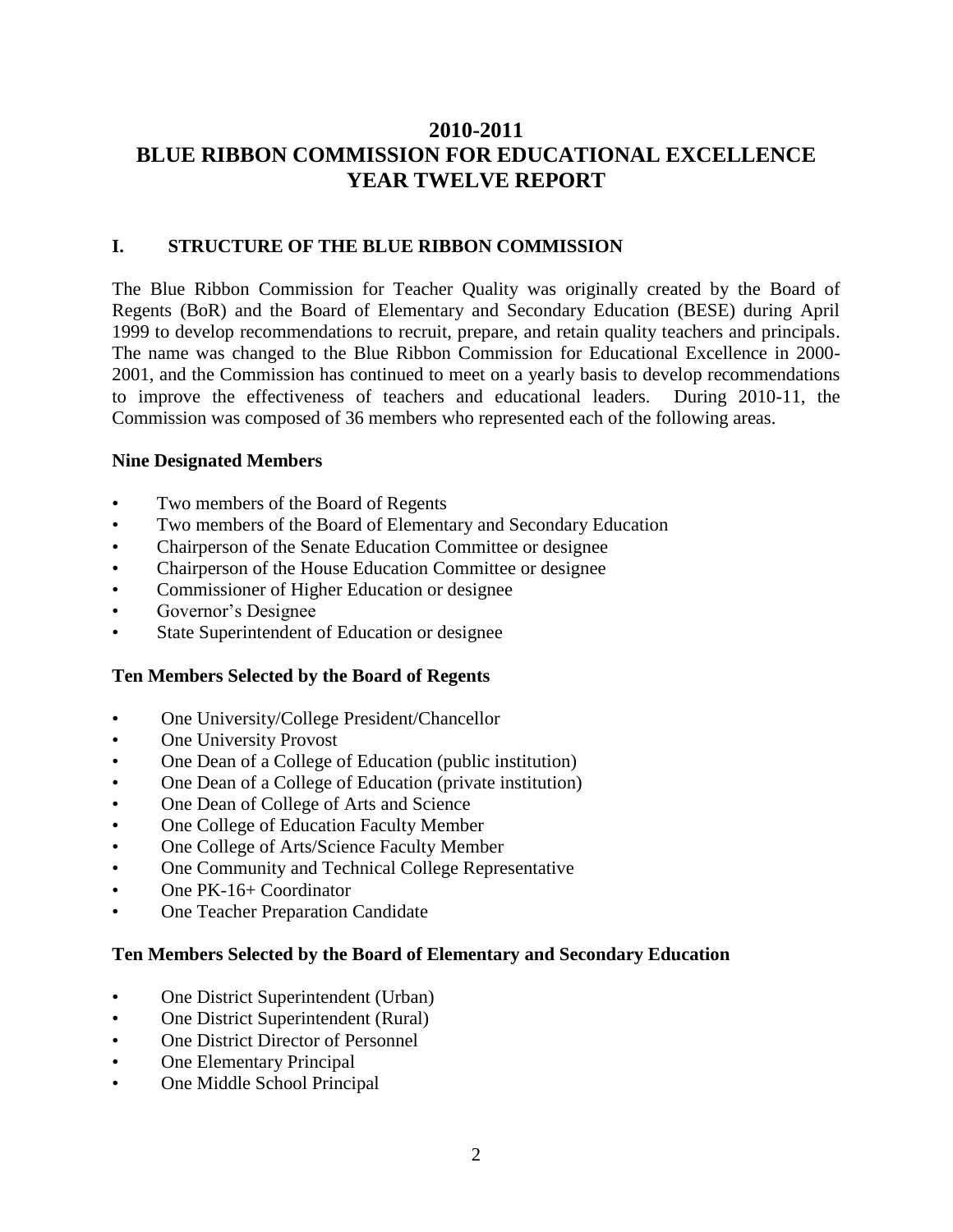## **I. STRUCTURE OF THE BLUE RIBBON COMMISSION (CONT'D.)**

## **Ten Members Selected by the Board of Elementary and Secondary Education (Cont'd.)**

- One High School Principal
- One Elementary School Teacher
- One Middle School Teacher
- One High School Teacher
- One School Board Member

## **Seven Members Jointly Selected by the Board of Regents and Board of Elementary and Secondary Education:**

- Two Community Representatives
- One Parent
- One Grant Generator
- One NAACP Member
- Two Content Experts Representing Organizations (University & K-12)

The Blue Ribbon Commission for Educational Excellence was co-chaired during 2010-11 by Glenny Lee Buquet (Board of Elementary and Secondary Education) and Mary Ellen Roy (Board of Regents). See Appendix A for a listing of Blue Ribbon Commission members.

The Commission was co-directed by Dr. Jeanne Burns (Board of Regents) and Elizabeth Shaw (Louisiana Department of Education). Debbie Schum, Tiffanie Lewis, Barbara Burke, and Terry Rinaudo within the Louisiana Department of Education assisted in the planning and implementation of the meetings.

## **II. CHARGE AND TOPICS FOR THE BLUE RIBBON COMMISSION**

The Blue Ribbon Commission for Educational Excellence met on five occasions during 2010- 2011 (November 18, 2010; February 1, 2011; March 1, 2011; April 5, 2011; and May 3, 2011).

The Commission was given the following charge for 2010-11:

*To identify changes in counselor certification, preparation, and delivery to drive increases in college and career readiness/attainment among PK-16 students.*

Existing state targets that needed to be addressed as a result of the recommendation of the Blue Ribbon Commission included the following:

- *80% of students graduate high school in four years by 2014*
- *55% of high school graduates enroll in post-secondary institutions by 2016*
- *15% of high school graduates earn an industry-based certification by 2016*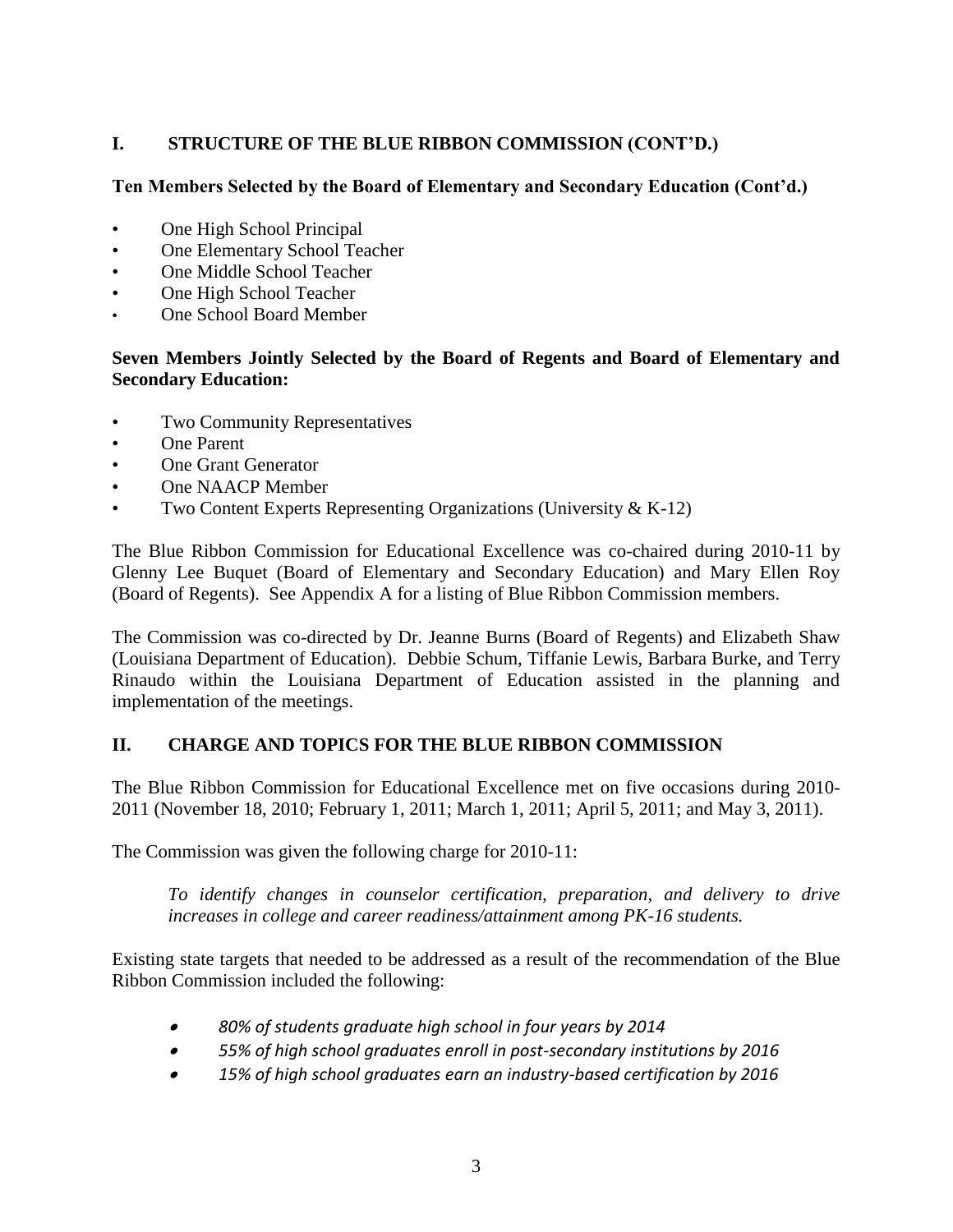## **II. CHARGE AND TOPICS FOR THE BLUE RIBBON COMMISSION (CONT'D.)**

Questions that the Blue Ribbon Commission members were asked to answer included the following:

- *What changes need to occur to provide PK-16 students with the necessary support to successfully complete high school and post-secondary education?*
- *How can university preparation programs better prepare new counselors to help PK-12 students become career and college ready?*
- *What changes need to occur to provide school counselors with the necessary support to help PK-12 students be career and college ready?*

State and national experts who met with Commission members to discuss specific topics during 2010-2011 were the following:

| Dates & Meeting          | <b>Meeting Topics and Presenters</b> |                                                                                                        |
|--------------------------|--------------------------------------|--------------------------------------------------------------------------------------------------------|
| <b>Locations</b>         |                                      |                                                                                                        |
| <b>November 18, 2010</b> | <b>Topic:</b>                        | <b>Helping Students Prepare for Careers and College</b>                                                |
|                          |                                      | - A National and State Perspective                                                                     |
| <b>West Baton Rouge</b>  | <b>Presenters:</b>                   | Peggy Hines, National Center for Transforming                                                          |
| Parish Conference        |                                      | School Counseling (Education Trust); Debbie                                                            |
| Center                   |                                      | Schum, Office of Career & College Readiness,                                                           |
| Port Allen, LA           |                                      | Louisiana Department of Education; and Tiffanie                                                        |
|                          |                                      | Lewis, Office of Career & College Readiness,                                                           |
|                          |                                      | Louisiana Department of Education                                                                      |
| February 1, 2011         | <b>Topic:</b>                        | Identification of Key Components of School                                                             |
|                          |                                      | <b>Counseling Models in Other States and Louisiana</b>                                                 |
| Claiborne Building       |                                      | <b>Expectations for State Certification</b><br>&<br><b>of</b>                                          |
| Room 136 A&B             |                                      | <b>Counselors in Louisiana and Other States</b>                                                        |
| 1201 North Third Street  | <b>Presenters:</b>                   | Bragg Stanley (State of Missouri), Tiffanie Lewis                                                      |
| <b>Baton Rouge, LA</b>   |                                      | (State of Louisiana), and Terry Rinaudo (State of                                                      |
|                          |                                      | Louisiana)                                                                                             |
| <b>March 1, 2011</b>     | <b>Topic:</b>                        | Best Practices of Principals and Counselors in                                                         |
|                          |                                      | <b>Driving</b><br><b>Schools</b><br>that<br>are<br><i>Increases</i><br>in                              |
| Claiborne Building       |                                      | <b>College/Career Readiness and Attainment</b>                                                         |
| Room 136 A&B             | <b>Presenters:</b>                   | Joyce Phillips (Principal) & Karen<br>Collins                                                          |
| 1201 North Third Street  |                                      | (Counselor) – Corbin High School (Kentucky);                                                           |
| <b>Baton Rouge, LA</b>   |                                      | Keith Knuckolls (Principal), Barbara Douthit                                                           |
|                          |                                      | (Counselor), & Anna Hair (CTE Director) – Swain                                                        |
|                          |                                      | County High School (North Carolina); Warren Drake                                                      |
|                          |                                      | (Superintendent) & Tammy Wood (Coordinator of                                                          |
|                          |                                      | Special Programs) - Zachary School District; Debby<br>Brian (Principal) & Melissa Doucet (Counselor) - |
|                          |                                      | Northwestern Middle School; and Wes Watts (Principal)                                                  |
|                          |                                      | & Tiffany Montelepre (Counselor) - Zachary High                                                        |
|                          |                                      | School; and Emma Ross (Principal) & Rhonda Gunnell                                                     |
|                          |                                      | (Counselor) – Varnado High School                                                                      |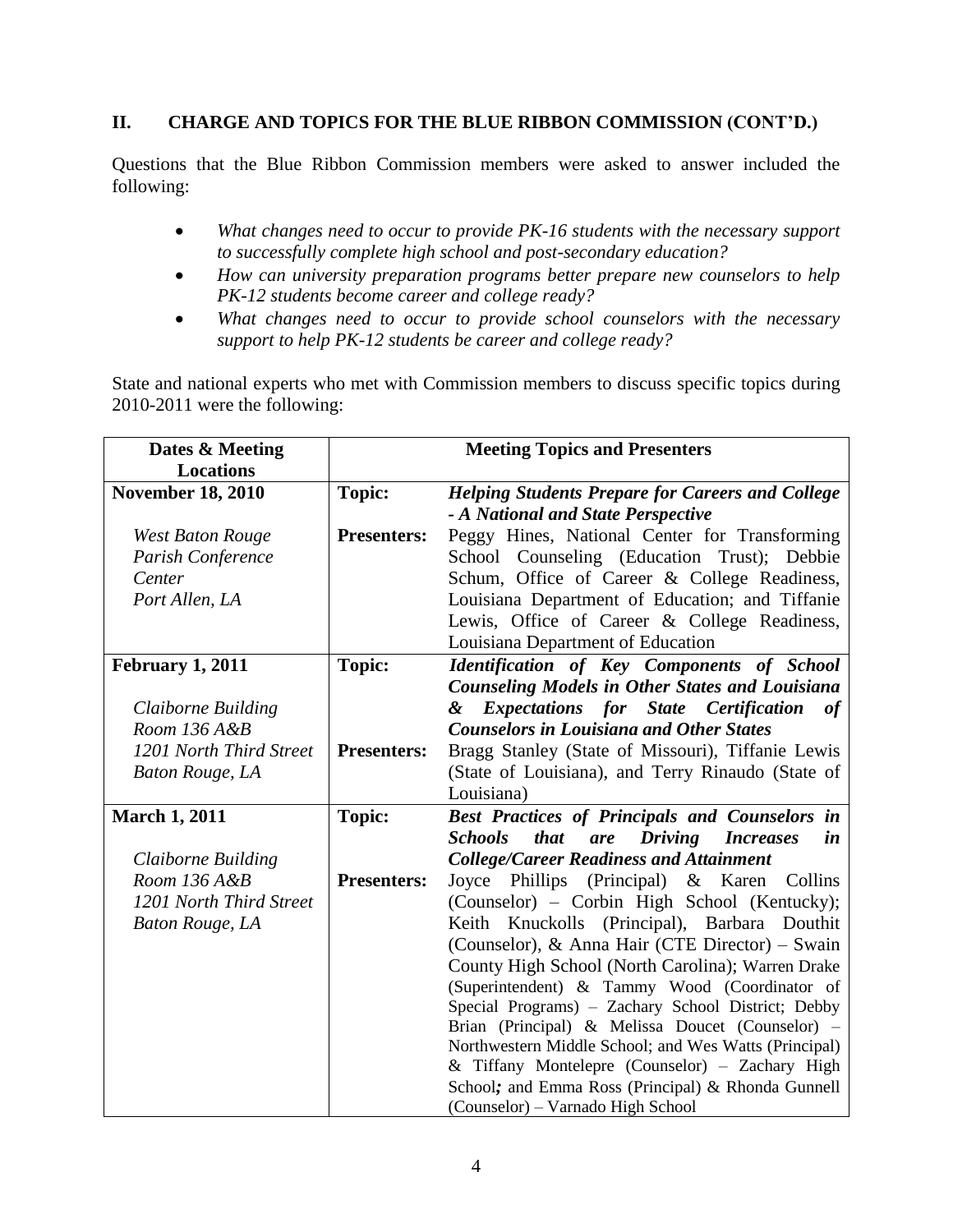| Dates & Meeting Locations                                                    | <b>Meeting Topics and Presenters</b> |                                                                                                                                                                                                                                            |  |
|------------------------------------------------------------------------------|--------------------------------------|--------------------------------------------------------------------------------------------------------------------------------------------------------------------------------------------------------------------------------------------|--|
| <b>April 5, 2011</b>                                                         | <b>Topic:</b>                        | <b>Best Practices for Preparation of School</b><br><b>Counselors Within Universities to Drive</b>                                                                                                                                          |  |
| Claiborne Building<br>Room $136A\&B$                                         |                                      | <b>Increases In College/Career Readiness and</b><br><i><b>Attainment</b></i>                                                                                                                                                               |  |
| 1201 North Third Street<br>Baton Rouge, LA                                   | <b>Presenters:</b>                   | Dr. Patrick Akos University of North<br>Carolina -<br>Chapel Hill; Dr. Amy Milsom, Clemson<br>University; Dr. Peter Emerson Southeastern<br>Louisiana University; and Dr. Jennifer<br>Curry, Louisiana State University and A&M<br>College |  |
| May 3, 2011<br>Claiborne Building<br>Room 136 A&B<br>1201 North Third Street | <b>Topic:</b><br><b>Presenters:</b>  | <b>Critique of Blue Ribbon Commission Draft</b><br><b>Recommendations</b> by<br>Louisiana<br>Counselors and Review of Evaluation<br><b>Measures for School Counselors</b><br>Readonna Person, Calcasieu Parish School                      |  |
| <b>Baton Rouge, LA</b>                                                       |                                      | Bianca Brown,<br>System;<br>Zachary<br>Community School System; and Judy<br>Salley, Bossier Parish School System                                                                                                                           |  |

### **II. CHARGE AND TOPICS FOR THE BLUE RIBBON COMMISSION (CONT'D.)**

During the first Blue Ribbon Commission meeting, the members were informed that a state task force met during 2009-2010 and created "*The Louisiana School Counseling Model: A Comprehensive Student Development Program*" (LaSCM). The Blue Ribbon Commission made a decision to build upon the work of the task force when developing the 2010-2011 recommendations. The web site for LaSCM can be found in Appendix B and definitions are available in Appendix C.

On May 3, 2011, the Blue Ribbon Commission members completed the development of the recommendations for inclusion in the *2010-11 Blue Ribbon Commission for Educational Excellence Report*.

## **III. RECOMMENDATIONS OF THE 2010-2011 BLUE RIBBON COMMISSION FOR EDUCATIONAL EXCELLENCE**

The Blue Ribbon Commission for Educational Excellence is making nine recommendations for the 2010-11 Blue Ribbon Commission for Educational Excellence Report:

### *STANDARDS AND MODEL*

**.**

*Recommendation #1: Identify the school counseling standards and model to be used by all districts in Louisiana.*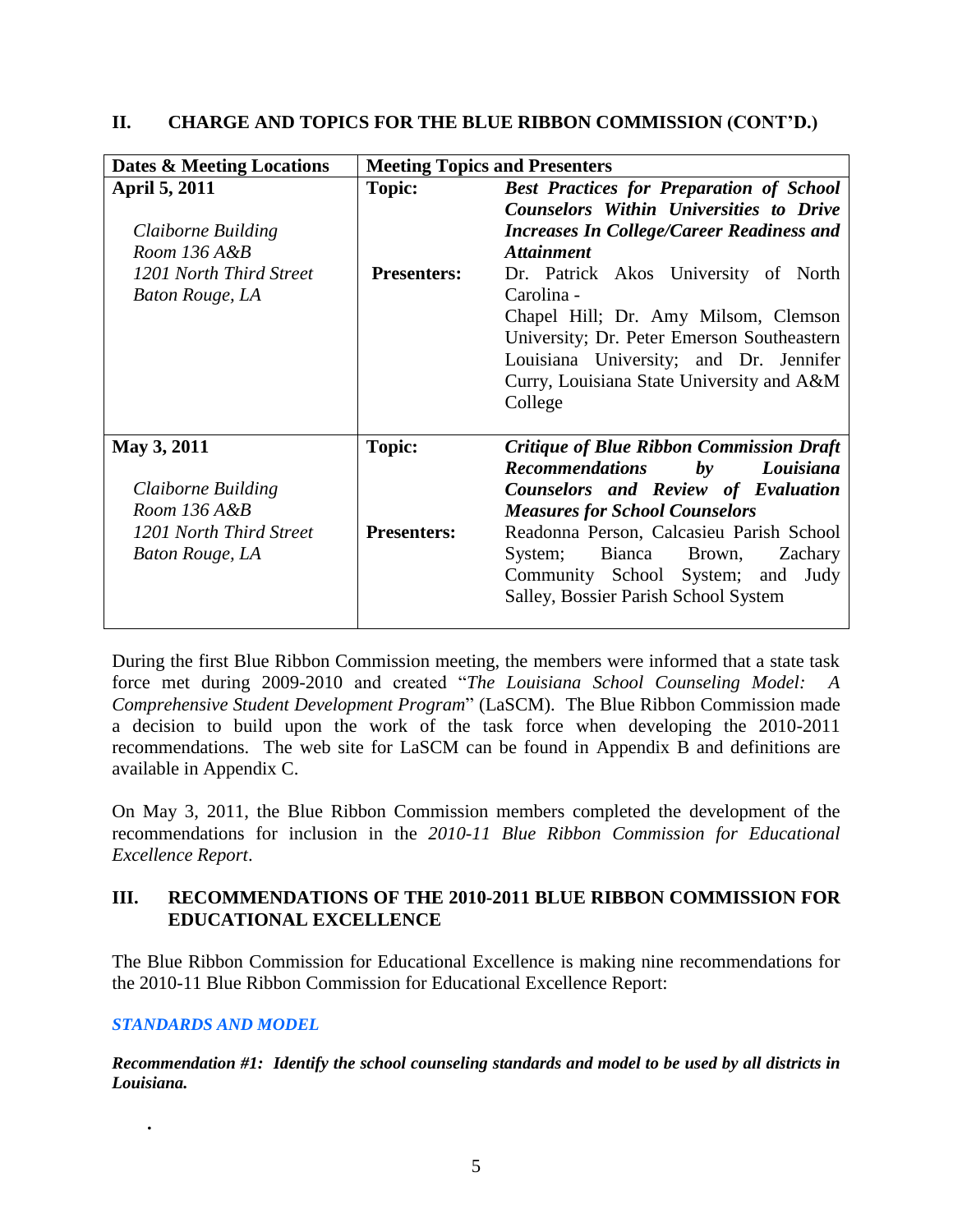#### *STANDARDS AND MODEL (CONT'D.)*

- *Action 1.1: Have the Board of Elementary and Secondary Education adopt The Louisiana School Counseling Model: A Comprehensive Student Development Program (LaSCM) to assist schools in planning and implementing a comprehensive guidance and school counseling program no later than January 2012.*
- *Action 1.2: Have BESE implement a policy that all districts and schools will implement LaSCM. Amendments to LaSCM that will conform to changes in the American School Counseling (ASCA) model (when appropriate for Louisiana) and will be implemented statewide.*
- *Action 1.3: Expand LaSCM to include school counseling Grade Level Expectations (GLEs) that are aligned with national standards.*
- *Action 1.4: Implement the counselor/student ratio at the school building level, regardless of school configuration, of one certified school counselor per 300 students no later than fall 2013.*

#### *ROLES AND RESPONSIBILITIES*

*Recommendation #2: Clearly define the roles and responsibilities of the key personnel responsible for implementing the comprehensive model for school counseling who drive increases in college and career readiness/attainment for PK-20 students.*

- *Action 2.1: Clearly define the roles and responsibilities of school counselors.*
- *Action 2.2: Clearly define the roles and responsibilities of other staff that support students in school settings (e.g., graduation coaches, advisors, social workers, career coaches, etc.).*
- *Action 2.3: Have the Board of Elementary and Secondary Education amend Bulletin 741: Louisiana Handbook for Nonpublic School Administrators to include the defined roles and responsibilities for school counselors and other support staff (e.g., graduation coach, advisor, social worker, etc.) that reflect LaSCM. School Districts will be required to create job descriptions for school counselors that are based upon the defined roles and responsibilities in Bulletin 741 and individual needs of schools and districts.*
- *Action 2.4: Amend outdated state policy to show the American School Counselor Association's (ASCA) recommended time values for each domain to include appropriate and inappropriate tasks for school counselors, and include training on these time values in counselor preparation.*

#### *STATE INFRASTRUCTURE*

*Recommendation #3: Provide an infrastructure at the state level that will support and enhance school counselors in Louisiana.*

*Action 3.1: The Louisiana Department of Education will be responsible for creating a full-time position within the Louisiana Department of Education that is solely dedicated to the implementation of LaSCM and infrastructure, providing school counseling*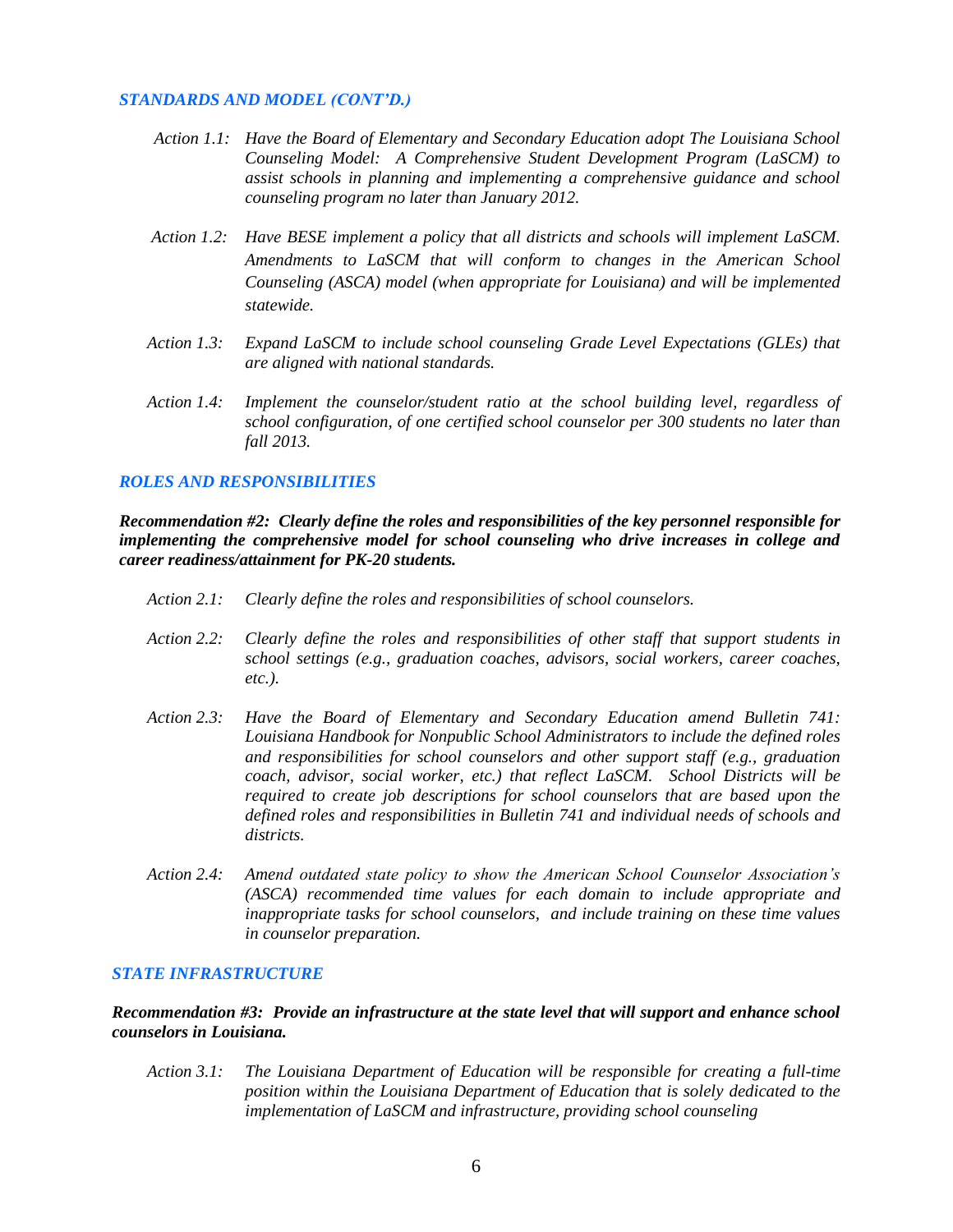#### *STATE INFRASTRUCTURE (CONT'D)*

*professional development and monitoring of PK-12 programs and postsecondary programs.*

*Action 3.2: Have a professional school counseling task force composed of at least two individuals from each region that represent PK-12, higher education, state, business representatives, and community representatives to serve in an advisory capacity to the Louisiana Department of Education by supporting the implementation of LaSCM. The committee should have at least two individuals from each region. A set of guidelines should be established for the selection of committee members.*

#### *PROFESSIONAL DEVELOPMENT*

*Recommendation #4: Provide meaningful professional development reflective of the Louisiana School Counseling Model: A Comprehensive Student Development Program (LaSCM).* 

- *Action 4.1: Provide teachers, administrators, school board members, and the community with professional development pertaining to the goals/scope of LaSCM. Parents should be given information on the model as it pertains to their child and the different programs they will have access to as a result of counselors implementing this model.*
- *Action 4.2: Provide school counselors and other key personnel at district and school levels with ongoing professional development that is relevant to the field of school counseling (e.g., planning/designing/implementing a comprehensive school counseling model; career counseling, etc.). Professional development should include opportunities for vertical alignment activities and require school counselors to earn the required number of professional development hours every year. Professional development should also be provided with the use of Title II funds.*
- *Action 4.3: Provide research-based resources (e.g., LA E-Portal, portfolios, etc.) and tools that reflect the school counseling GLEs and support LaSCM.*

#### *SCHOOL COUNSELOR EVALUATION*

*Recommendation #5: Evaluate school counseling programs and school counselors at the district and school levels based upon the Louisiana School Counseling Model: A Comprehensive Student Development Program (LaSCM).* 

- *Action 5.1: Adopt LaSCM and require districts to use the instrument when evaluating school counselors.*
- *Action 5.2: Adopt the evaluation instrument within LaSCM and require school counselors to provide evidence that there is alignment with the evaluation tool including support services and key personnel.*
- *Action 5.3: Have the State clearly define who school counselors should report to, who should evaluate them, and how they should be held accountable for what they do.*
- *Action 5.4: Have a school based advisory council conduct an independent audit of the program that is aligned with LaSCM.*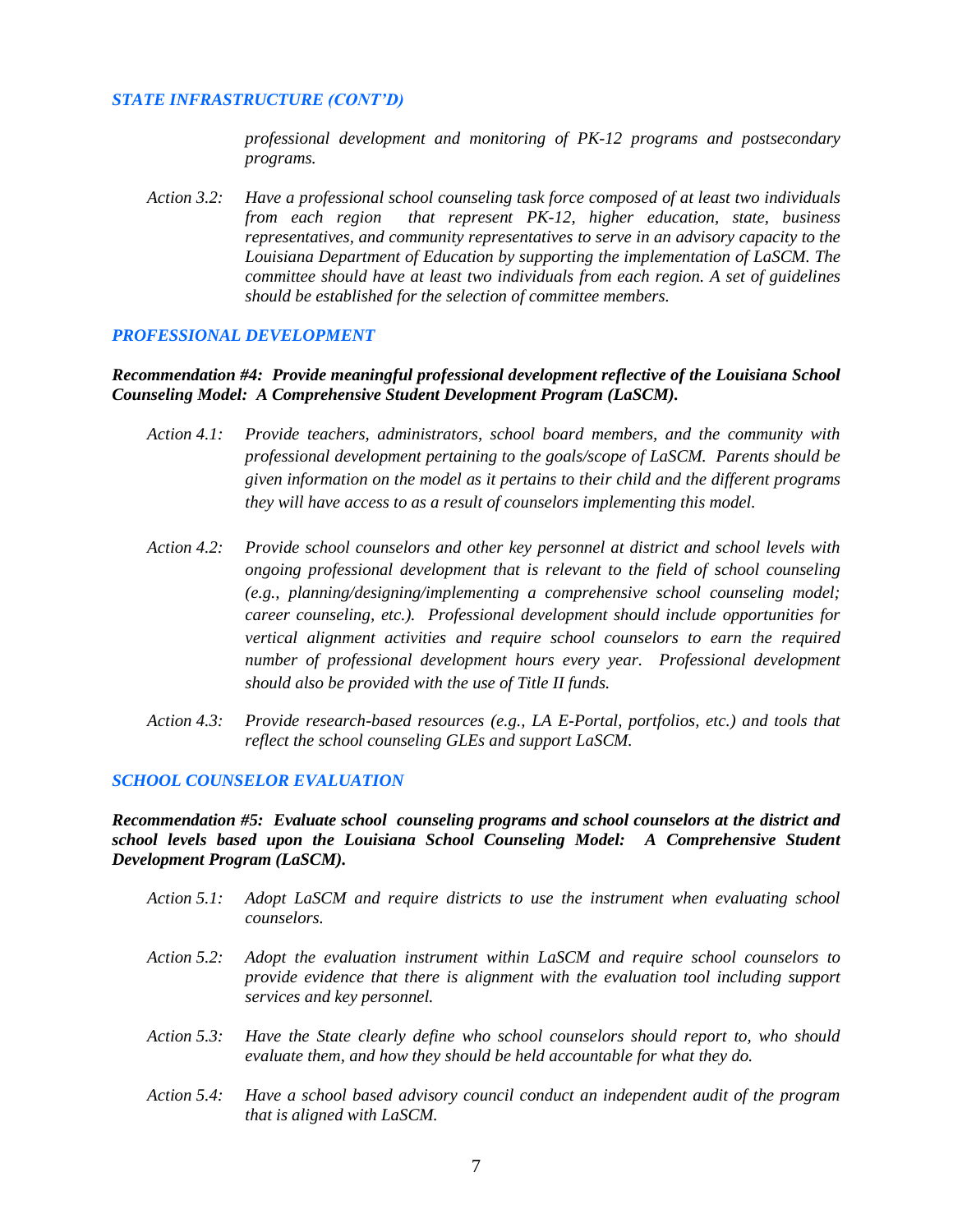#### *SCHOOL COUNSELOR CERTIFICATION*

*Recommendation #6: Change state certification policy for school counseling to ensure alignment with the identified roles and responsibilities.*

- *Action 6.1: Create a state certification structure in Bulletin 746: Louisiana Standards for State Certification of School Personnel that is standards-based instead of course-based, similar to the model already adopted by the Council for Accreditation of Counseling and Related Educational Programs (CACREP) school counselor preparation programs.*
- *Action 6.2: Require candidates to have a Master's degree from a regionally accredited institution (e.g., Southern Association of Colleges and Schools).*
- *Action 6.3: Require candidates to complete a nationally accredited school counseling preparation program that is aligned with the American School Counselor Association (ASCA) standards and LaSCM.*
- *Action 6.4: Require candidates to complete a minimum of 100 contact hours for a school counseling practicum and 600 contact hours for a school counseling internship. Include opportunities for the candidates to work with the workforce commission to attain awareness of careers available to students.*
- *Action 6.5: Identify a cut-off score and require candidates to pass a Praxis examination for school counselors prior to being issued a certificate.*
- *Action 6.6: Eliminate lifetime certification for school counselors who complete school counseling programs as of July 1, 2013 and require 150 continuing learning units (CLUs) that is standards based (e.g., ASCA, CACREP, etc.) over a five year time period for the counselors to attain renewal of their certificates.*
- *Action 6.7: Eliminate waivers for individuals to be certified as school counselors without meeting all certification requirements.*
- *Action 6.8: Identify certification requirements for school counselors who were prepared in other states and/or were certified as school counselors in other states and change the Ancillary counselor certification requirements in Bulletin 746 to mirror what will be required for a Louisiana certified teacher to add counseling to their standard certificate.*

#### *SCHOOL COUNSELOR PREPARATION*

*Recommendation #7: Change school counselor preparation programs to be aligned with the new certification policy as well as state and national standards.*

- *Action 7.1: Identify a date by which all existing school counseling preparation programs must be replaced with school counseling preparation programs that address new state certification requirements.*
- *Action 7.2: Develop guidelines for the redesign of all school counseling preparation programs to address the new state certification requirements and identify expectations that must*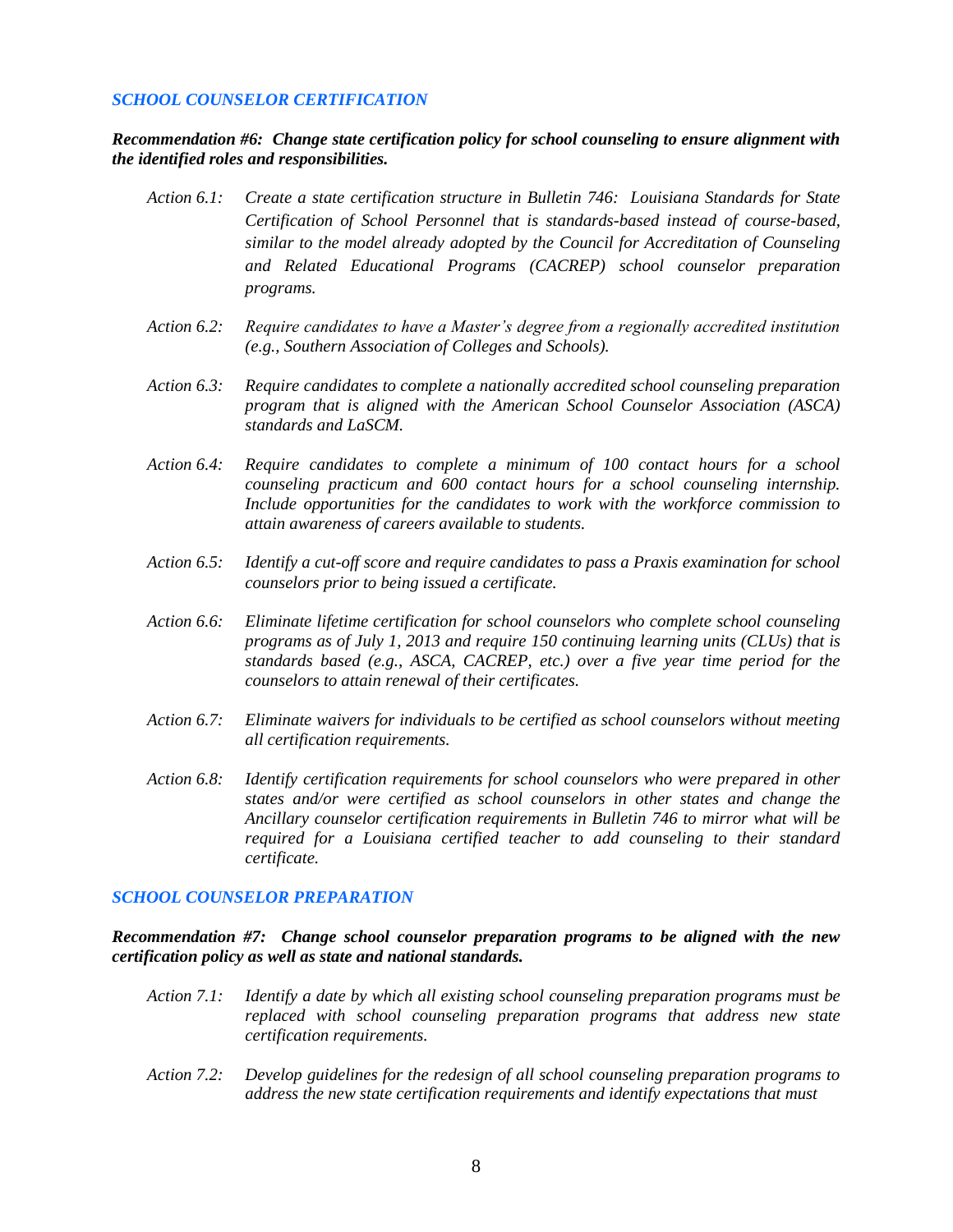#### *SCHOOL COUNSELOR PREPARATION (CONT'D.)*

*be met in order for the programs to be approved by the Board of Elementary and Secondary Education and Board of Regents for future implementation.* 

- *Action 7.3: Have all school counseling preparation programs involve higher education and K-12 representative in the redesign of their programs to address the new certification requirements and submit proposals for approval to the Board of Regents and Board of Elementary and Secondary Education..*
- *Action 7.4: Have state and national experts review all school counseling programs to determine if they met state and national expectations and require all campuses to address expectations that were not met prior to program approval.*
- *Action 7.5: Have the Board of Regents and Board of Elementary and Secondary Education approve all redesigned programs that meet expectations by July 1, 2013 and terminate all existing programs that did not meet the expectations as of June 30, 2013.*
- *Action 7.6: Track the effectiveness of school counselor preparation programs to measure success of the program and actual on-site application within schools.*
- *Action 7.7: Have the Louisiana Department of Education provide an award to the elementary, middle, and high school counselors of the year for counselors that promote a career/college-going culture by integrating college and career counseling into the curriculum.*

#### *COMMUNICATION*

*Recommendation #8: Have State leaders clearly articulate the identified roles and responsibilities of school counselors to districts and schools.*

*Action 8.1: Create a marketing plan (e.g., Pride in the Profession) to attain buy-in across the state.*

#### *BEST PRACTICES*

#### *Recommendation #9: Provide schools and districts with best practices to prepare students in PK-20 for college and career readiness and planning.*

- *Action 9.1: Provide a web site that contains examples of aligned activities that focus on students' career and college readiness and planning from preschool through college (e.g., Zachary school counseling materials and resources, Varnado High School counseling materials and resources, Corbin High School counseling resources and materials, etc.). Provide face to face training and professional development on the site.*
- *Action 9.2: Provide a web site for schools and districts that contains effective models for test administration that would free school counselors to assume other relevant responsibilities that are focused on career and college readiness.*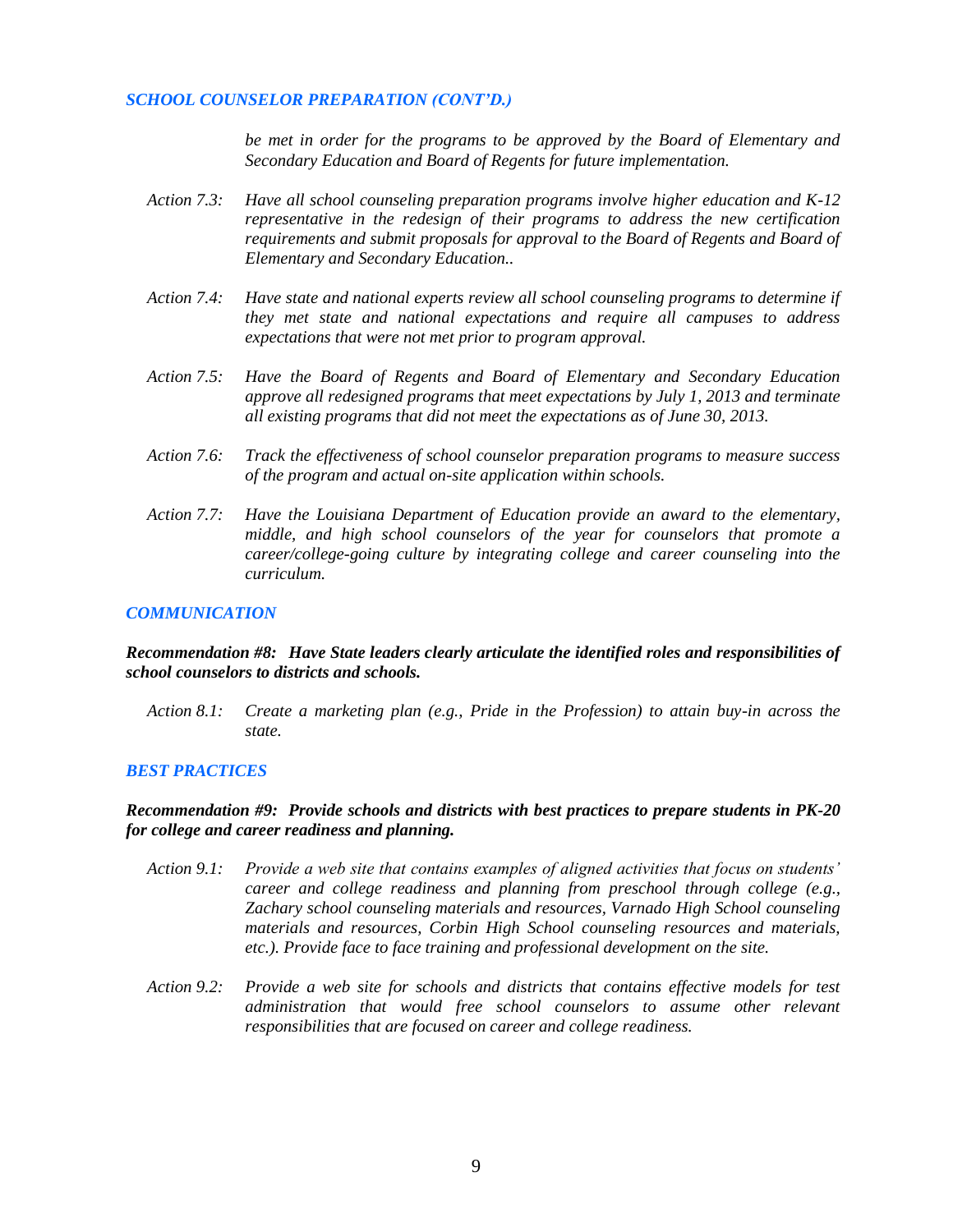#### *BEST PRACTICES (CONT'D.)*

- *Action 9.3: Maintain Louisiana's e-portal web site that provides middle and high school students with electronic tools to explore careers, explore post-secondary education institutions, locate scholarships, create resumes, etc. to prepare for college and/or a career. Provide this site for K-12 students as elementary students need this service as well.*
- *Action 9.4: Provide qualified high school students with access to online courses that will earn college credits.*
- *Action 9.5: Provide schools and districts with examples of models that use advisory groups led by teachers, counselors, and other school personnel who remain with students throughout their high school education and provide advisory support from the State to schools and districts that want to implement the models.*
- *Action 9.6: Provide a web site that contains examples of best practices in high schools that have successfully worked with the business community to integrate school based learning, work based learning, and careers into high school curriculum*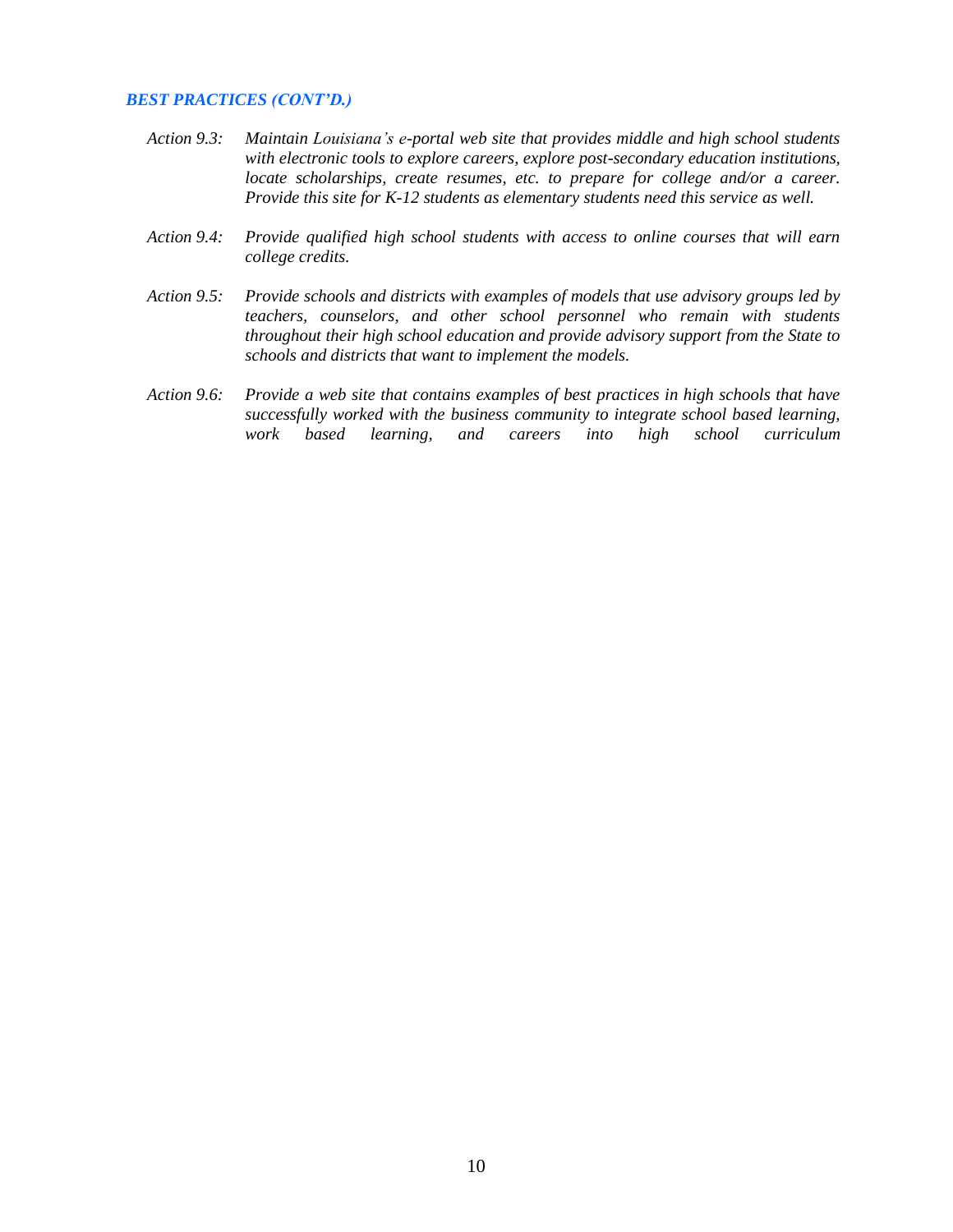## *APPENDIX A*

## *2010-2011 BLUE RIBBON COMMISSION FOR EDUCATIONAL EXCELLENCE MEMBERS*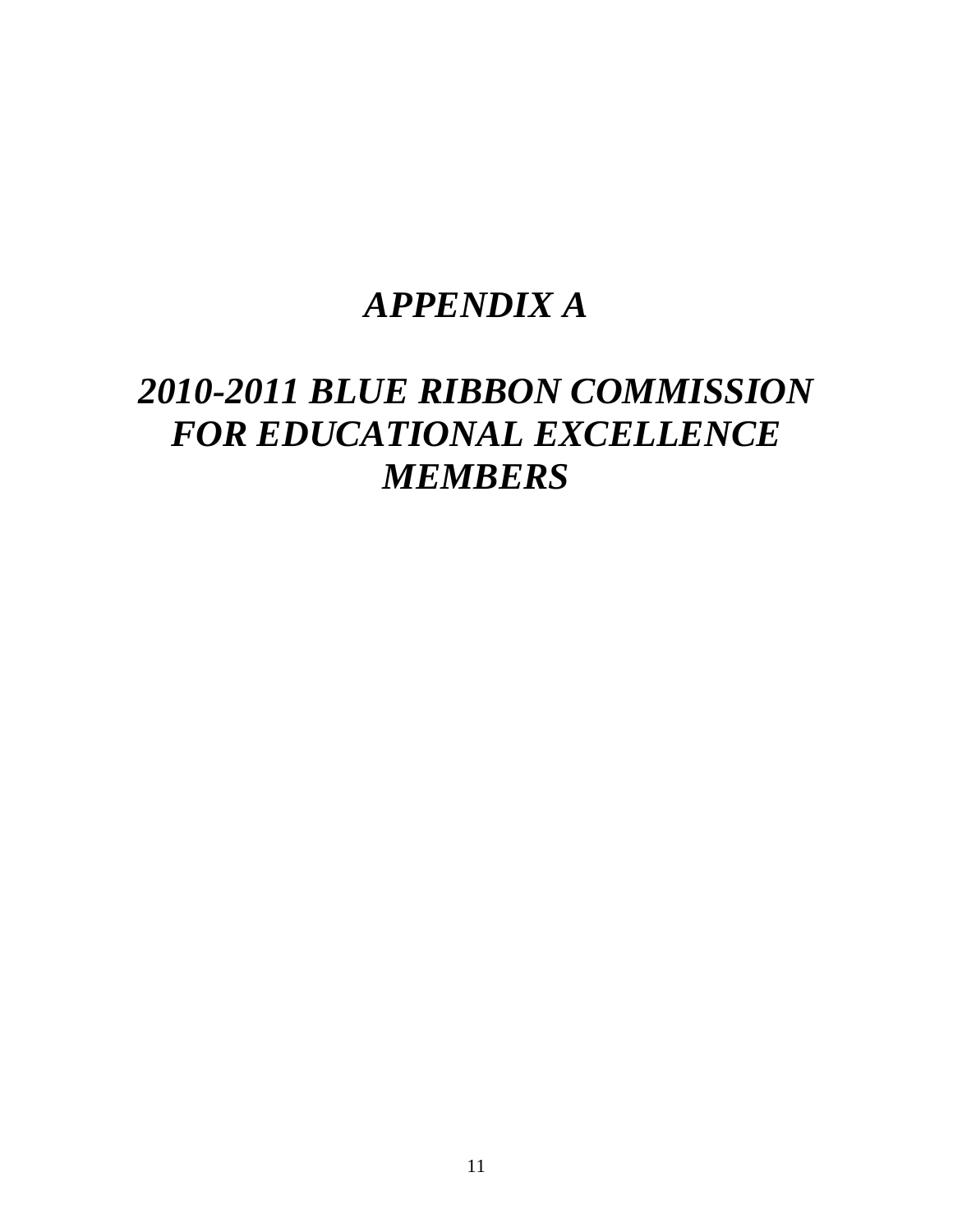

## STATE OF LOUISIANA BLUE RIBBON COMMISSION FOR EDUCATIONAL Excellence Members 2009/2010

| <b>CHAIRPERSONS</b>             |                                                               |                                                                            |  |
|---------------------------------|---------------------------------------------------------------|----------------------------------------------------------------------------|--|
| Co-Chairperson                  | <b>Glenny Lee Buquet</b><br>Board of Elementary and Secondary | 1309 Bayou Black Drive; Houma, LA<br>70360; (TEL) 985-876-5216; (FAX) 985- |  |
|                                 | Education                                                     | 868-7919;                                                                  |  |
|                                 |                                                               | E-mail: glennyleeb@comcast.net                                             |  |
| Co-Chairperson                  | Mary Ellen Roy                                                | 365 Canal Place #2000, New Orleans, LA                                     |  |
|                                 | <b>Board of Regents</b>                                       | 70130;                                                                     |  |
|                                 |                                                               | (TEL) 504-566-1311; (FAX) 504-568-<br>9130;                                |  |
|                                 |                                                               | E-mail: roym@phelps.com                                                    |  |
|                                 | <b>DESIGNATED MEMBERS</b>                                     |                                                                            |  |
| <b>Board of Regents</b>         | To Be Determined                                              |                                                                            |  |
|                                 | <b>Board of Regents</b>                                       |                                                                            |  |
| Board of Elementary and         | Penny Dastugue                                                | 10 Serenity Drive, Mandeville, LA 70471                                    |  |
| Secondary Education             | Member-at-Large                                               | (TEL) 225-342-5840; (FAX) 225-342-                                         |  |
|                                 |                                                               | 5843;                                                                      |  |
|                                 |                                                               | E-mail: sbese@la.gov or                                                    |  |
|                                 |                                                               | penny.dastugue@att.net                                                     |  |
| Governor's Designee             | Stafford Olivia Palmieri                                      | Office of the Governor                                                     |  |
|                                 | <b>Education Policy Advisor</b>                               | P. O. Box 94004                                                            |  |
|                                 |                                                               | Baton Rouge, LA 70804                                                      |  |
|                                 |                                                               | (TEL) 225-342-2999;                                                        |  |
| President of the Senate         | Senator Ben W. Nevers                                         | E-mail: palmieris@gov.state.la.us<br>724 Avenue F, Bogalusa, LA 70427;     |  |
| Designee                        | <b>State Senate</b>                                           | (TEL) 985-732-6863 or 225-342-6090                                         |  |
|                                 |                                                               | (Capitol) or 985-516-2965; (FAX) 985-                                      |  |
|                                 |                                                               | 732-6860;                                                                  |  |
|                                 |                                                               | E-mail: neversb@legis.state.la.us                                          |  |
| Chairperson, House              | Representative Austin J. Badon, Jr.                           | 555 Bullard Avenue, Suite 101, New                                         |  |
| <b>Education Committee</b>      | <b>State Representative</b>                                   | Orleans, LA 70128; (TEL) 504-243-7783;                                     |  |
|                                 |                                                               | (FAX) 504-243-7785;                                                        |  |
|                                 |                                                               | E-mail: larep100@legis.state.la.us                                         |  |
| Commissioner of Higher          | Lisa Smith-Vosper                                             | 1201 North Third Street, Suite 6-200, Baton                                |  |
| Education                       | Louisiana Board of Regents                                    | Rouge, LA 70802; (TEL) 225-342-4253;                                       |  |
|                                 | Designee                                                      | (FAX) 225-342-3371;                                                        |  |
|                                 |                                                               | E-mail: lisa.vosper@la.gov                                                 |  |
| State Superintendent of         | <b>Paul Pastorek</b>                                          | 1201 North Third Street, Baton Rouge, LA                                   |  |
| Education                       | Louisiana Department of Education                             | 70802; (TEL) 225-342-3607 or 225-342-                                      |  |
|                                 |                                                               | 3602; (FAX) 225-342-7316;                                                  |  |
|                                 |                                                               | E-mail: paul.pastorek@la.gov                                               |  |
| Louisiana Community &           | Derrick Manns                                                 | 265 South Foster Drive, Baton Rouge, LA                                    |  |
| <b>Technical College System</b> | Director of Educational Programs                              | 70806; (TEL) 225-922-0844; (FAX) 225-                                      |  |
|                                 |                                                               | 925-7539;                                                                  |  |
|                                 |                                                               | E-mail: dmanns@lctcs.edu                                                   |  |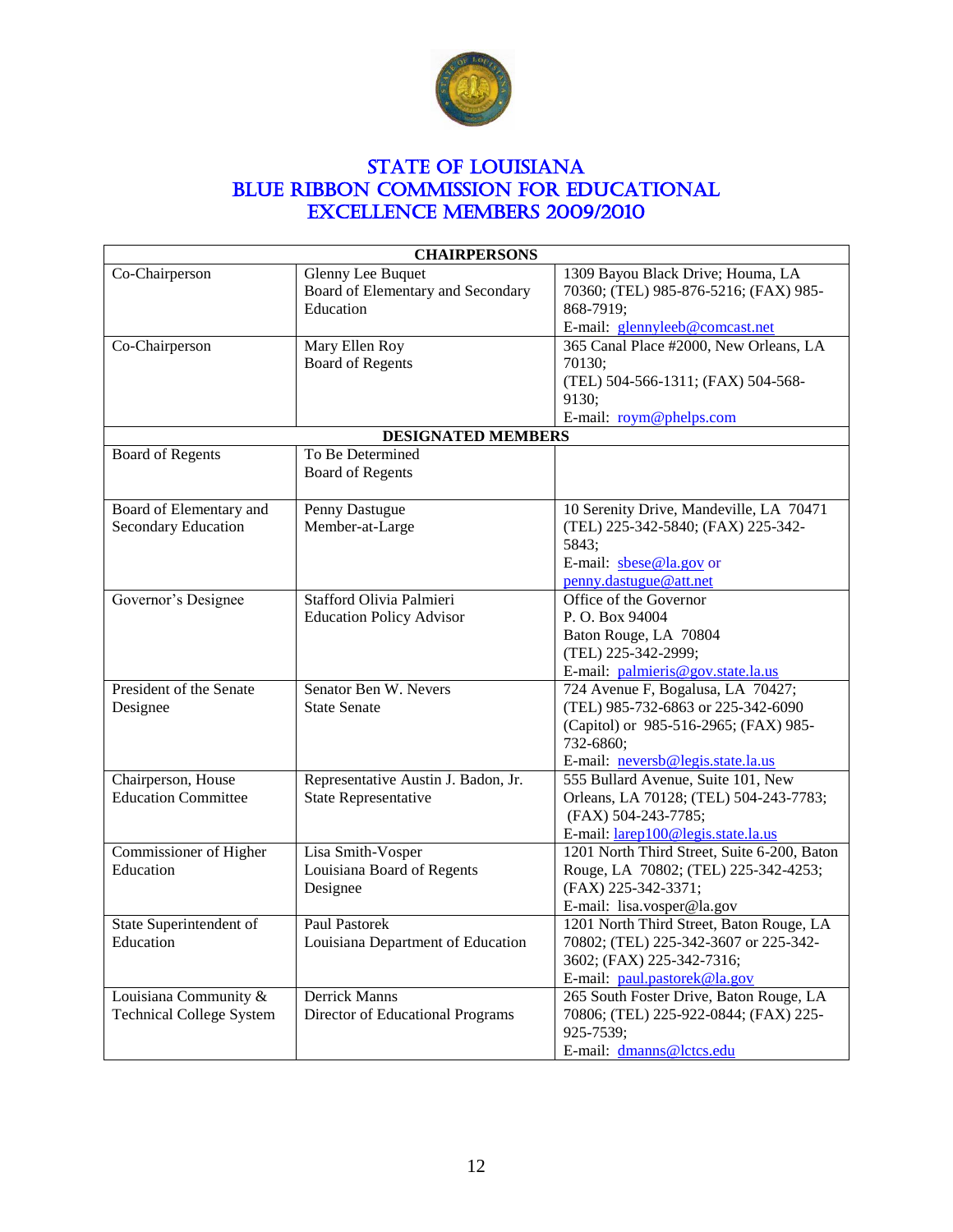

## **STATE OF LOUISIANA** BLUE RIBBON COMMISSION FOR EDUCATIONAL Excellence Members 2009/2010 (CONT'D)

| MEMBERS SELECTED BY BOARD OF REGENTS |                                         |                                                      |  |
|--------------------------------------|-----------------------------------------|------------------------------------------------------|--|
| <b>University System President</b>   | <b>Beatrice Baldwin</b>                 | University of Louisiana System, Claiborne            |  |
| Representative                       | Vice President for Research and         | Building, Suite 7-300, 1201 North Third              |  |
|                                      | Performance Assessment                  | Street, Baton Rouge, LA 70802; (TEL)                 |  |
|                                      | Designee                                | 225-342-6950; (FAX) 225-342-6473;                    |  |
|                                      |                                         | E-mail: bbaldwin@uls.state.la.us                     |  |
| <b>University Provost</b>            | Kenneth Rea                             | P. O. Box 3188, Ruston, LA 71272; (TEL)              |  |
|                                      | Louisiana Tech University               | 318-257-4262; (FAX) 318-257-4153;                    |  |
|                                      |                                         | E-mail: rea@latech.edu                               |  |
| <b>University Deans</b>              | Wayne Fetter                            | McNeese State University, P. O. Box                  |  |
|                                      | Public University                       | 93255, Lake Charles, LA 70609; (TEL)                 |  |
|                                      | College of Education Dean               | 337-475-5433 or 337-263-3820; (FAX)                  |  |
|                                      |                                         | 337-475-5467;                                        |  |
|                                      |                                         | E-mail: wfetter@McNeese.edu                          |  |
|                                      |                                         |                                                      |  |
|                                      | Rosalind Hale                           | Xavier University, 1 Drexel Drive, P. O.             |  |
|                                      | Department Chairperson/Assistant        | Box 59A, New Orleans, LA 70125; (TEL)                |  |
|                                      | Professor                               | 504-520-7536; (FAX) 504-494-6325;                    |  |
|                                      |                                         | E-mail: rhale@xula.edu                               |  |
|                                      |                                         |                                                      |  |
|                                      | <b>Jeffrey Cass</b>                     | 700 University Avenue, Admin. 1-49,                  |  |
|                                      | Dean, College of Arts and Sciences      | Monroe, LA 71209; (TEL) 318-342-1754                 |  |
|                                      | University of Louisiana at Monroe       | or 318-737-0507; (FAX) 318-342-1755;                 |  |
|                                      |                                         | E-mail: jcass@ulm.edu                                |  |
|                                      | Victor Schneider                        |                                                      |  |
| <b>University Faculty Members</b>    |                                         | Department of Mathematics; P. O. Box                 |  |
| (College of                          | Professor of Mathematics                | 41010; Lafayette, LA 70504; (TEL) 337-               |  |
| Arts/Sciences/Humanities &           | College of Arts/Sciences                | 482-5295;                                            |  |
| College of Education)                | University of Louisiana at Lafayette    | (FAX) 337-482-5346;                                  |  |
|                                      |                                         | E-mail: vps3252@louisiana.edu                        |  |
|                                      | Peter Emerson                           |                                                      |  |
|                                      | <b>Associate Professor of Counselor</b> | SLU Box 863, Hammond, LA 70402;                      |  |
|                                      | Education                               | (TEL) 985-549-2053; (FAX) 985-549-                   |  |
|                                      | Southeastern Louisiana University       | 7851;                                                |  |
|                                      |                                         | E-mail: pemerson@selu.edu                            |  |
| Workforce Development                | Jonathan Augustine                      | 1001 North 23 <sup>rd</sup> Street, P. O. Box 94094, |  |
| Representative                       | Deputy Executive Director               | Baton Rouge, LA 70804-9094; (TEL) 225-               |  |
|                                      | Louisiana Workforce Commission          | 342-7837 OR 225-454-7545; (FAX) 225-                 |  |
|                                      |                                         | 342-9771; E-mail: jaugustine@lwc.la.gov              |  |
| Pre-service Teacher                  | Robyn Palms                             | 2045 N. 3 <sup>rd</sup> Street, Condo #308; Baton    |  |
|                                      | Mental Health Graduate Student          | Rouge, LA 70802; (TEL) 225-315-3568;                 |  |
|                                      | Southern University and A & M           | (FAX) 225-346-5452;                                  |  |
|                                      | College                                 | E-mail: mpalms@gmail.com                             |  |
| Topic Specialist - Higher            | Jennifer Curry                          | Louisiana State University and A & M                 |  |
| Education                            | <b>Assistant Professor</b>              | College, 122b Peabody Hall, Baton Rouge,             |  |
|                                      | <b>Counselor Education</b>              | LA 70803;                                            |  |
|                                      |                                         | (TEL) 225-578-2197 or 225-578-2202;                  |  |
|                                      |                                         | (FAX) 225-578-6918;<br>E-mail: jcurry@lsu.edu        |  |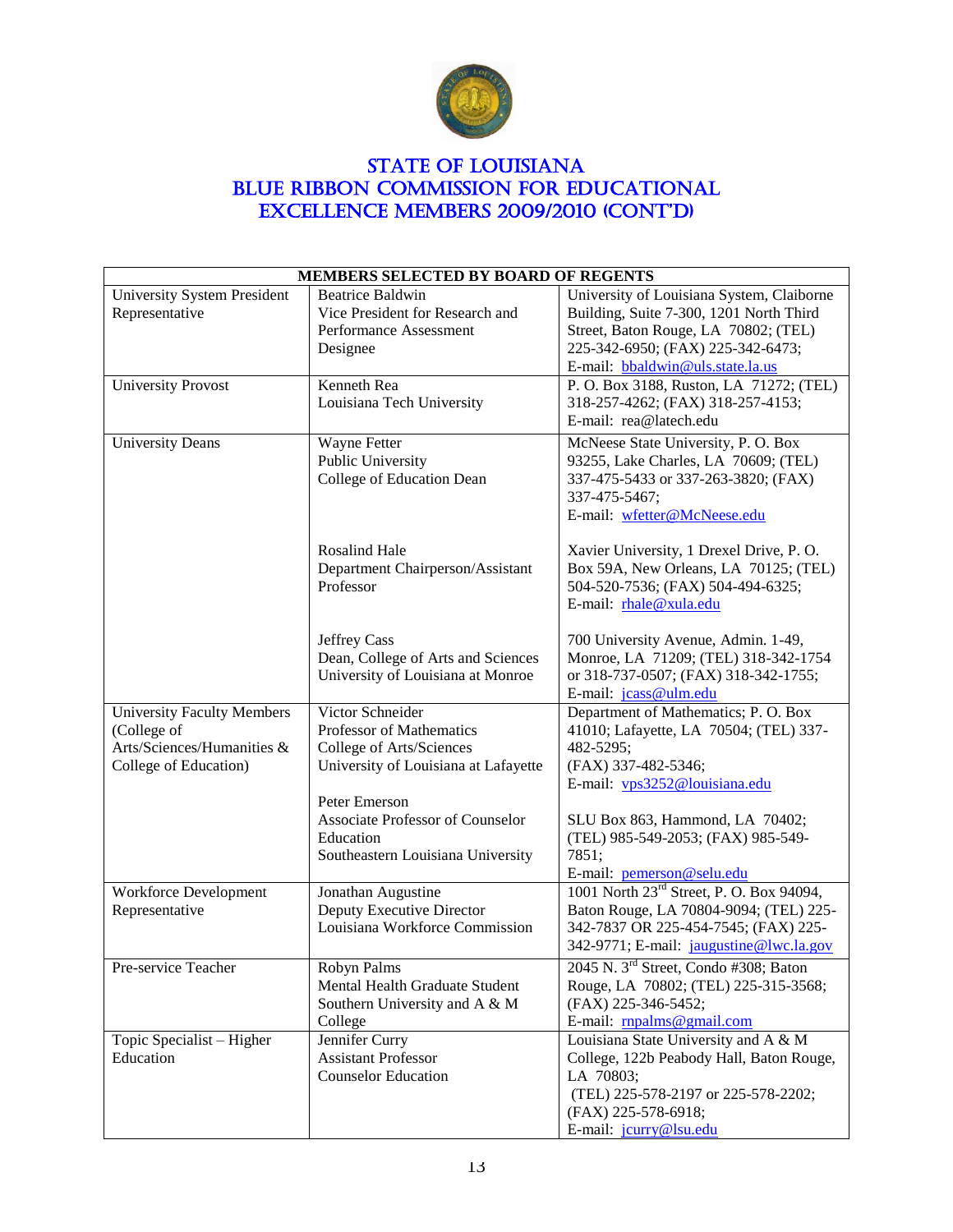

## **STATE OF LOUISIANA** BLUE RIBBON COMMISSION FOR EDUCATIONAL Excellence Members 2009/2010 **(CONT'D)**

| MEMBERS SELECTED BY BOARD OF ELEMENTARY & SECONDARY EDUCATION |                                    |                                             |  |
|---------------------------------------------------------------|------------------------------------|---------------------------------------------|--|
| District Superintendent                                       | John Dilworth                      | P. O. Box 2950; Baton Rouge, LA 70821; Or   |  |
| - Urban                                                       | Superintendent of East Baton Rouge | 1050 South Foster Drive, Baton Rouge, LA    |  |
|                                                               | Parish Schools                     | 70806                                       |  |
|                                                               |                                    | (TEL) 225-922-5618 or 225-933-4666; (FAX)   |  |
|                                                               |                                    | 225-922-5499;                               |  |
|                                                               |                                    | E-mail: jdilworth@ebrschools.org and        |  |
|                                                               |                                    | jmanda@ebrschools.org                       |  |
| District Superintendent                                       | Walter Lee                         | 201 Crosby Street, Mansfield, LA 71052;     |  |
| - Rural                                                       | DeSoto Parish                      | (TEL) 318-872-2836 or 318-872-3993; (FAX)   |  |
|                                                               | Board of Elementary and Secondary  | 318-872-1324;                               |  |
|                                                               | Education                          | E-mail: wlee@desotopsb.com                  |  |
| Elementary Principal of                                       | Mary Donatto                       | 550 Brother J. Road; Eunice, LA 70535;      |  |
| the Year                                                      | East Elementary School             | (TEL) 337-457-2215; (FAX)                   |  |
|                                                               |                                    | E-mail: mdn5170@slp.k12.la.us               |  |
| Middle School                                                 | Margaret G. Goode                  | 4401 Maplewood Drive, Sulphur, LA 70663;    |  |
| Principal of the Year                                         | Maplewood Middle School            | (TEL) 337-217-4920 or 337-540-6439; (FAX)   |  |
|                                                               |                                    | 337-217-4221;                               |  |
|                                                               |                                    | E-mail: Margaret.goode@cpsb.org             |  |
| High School Principal                                         | George Hebert, Jr.                 | 2529 Jean Lafitte Boulevard, Lafitte, LA    |  |
| of the Year                                                   | Fisher Middle-High School          | 70067;                                      |  |
|                                                               |                                    | (TEL) 504-689-3665 or 504-329-4360;         |  |
|                                                               |                                    | (FAX) 504-689-7556;                         |  |
|                                                               |                                    | E-mail: George.hebertjr@jppss.k12.la.us     |  |
| <b>Elementary School</b>                                      | Jenny Blalock                      | 1613 Decatur Drive, Ruston, LA 71270; (TEL) |  |
| Teacher of the Year                                           | A. E. Phillips Laboratory School   | 318-255-2310 or 318-773-0072 or 318-257-    |  |
|                                                               |                                    | 3469; (FAX) 318-257-3676;                   |  |
|                                                               |                                    | E-mail: jblalock@aep.latech.edu             |  |
| Middle School Teacher                                         | Debbie Reed                        | 205 Waterberry Drive, Broussard, LA 70518;  |  |
| of the Year                                                   | <b>Broussard Middle School</b>     | (TEL) 337-962-6685 or 337-837-9031; (FAX)   |  |
|                                                               |                                    | 337-837-1057;                               |  |
|                                                               |                                    | E-mail: ddavisreed@aol.com                  |  |
| High School Teacher of                                        | Julie Stephenson                   | 900 Bearcat Drive, Ruston, LA 71270; (TEL)  |  |
| the Year                                                      | Ruston High School                 | 318-548-5331 or 318-255-8889; (FAX) 318-    |  |
|                                                               |                                    | 251-2202; E-mail:                           |  |
|                                                               |                                    | jstephenson@lincolnschools.org              |  |
| <b>Personnel Director</b>                                     | Sametta Brown                      | 1641 Poland Avenue, New Orleans, LA 70117;  |  |
|                                                               | <b>Executive Director of Human</b> | (TEL) 504-373-6200; or 504-232-4016;        |  |
|                                                               | Resources                          | (FAX) 504-308-3612;                         |  |
|                                                               | Recovery School District           | E-mail: Sametta.Brown@RSDLA.NET             |  |
| <b>School Board Member</b>                                    | Vickie P. Krutzer                  | 3018 River Oaks Drive, Monroe, LA 71201;    |  |
|                                                               | Monroe City School Board Member    | (TEL) 318-388-1686 or 318-348-2227; (FAX)   |  |
|                                                               |                                    | 318-361-0435;                               |  |
|                                                               |                                    | E-mail: Vickie.krutzer@gmail.com            |  |
| Topic Specialist $-K-12$                                      | Melissa Mainiero                   | 777 Bearkat Drive, Bossier City, LA 71111;  |  |
| Education                                                     | <b>Bossier High School</b>         | (TEL) 318-549-6682 or 318-347-1113; (FAX)   |  |
|                                                               |                                    | E-mail: Melissa.mainiero@bossierschools.org |  |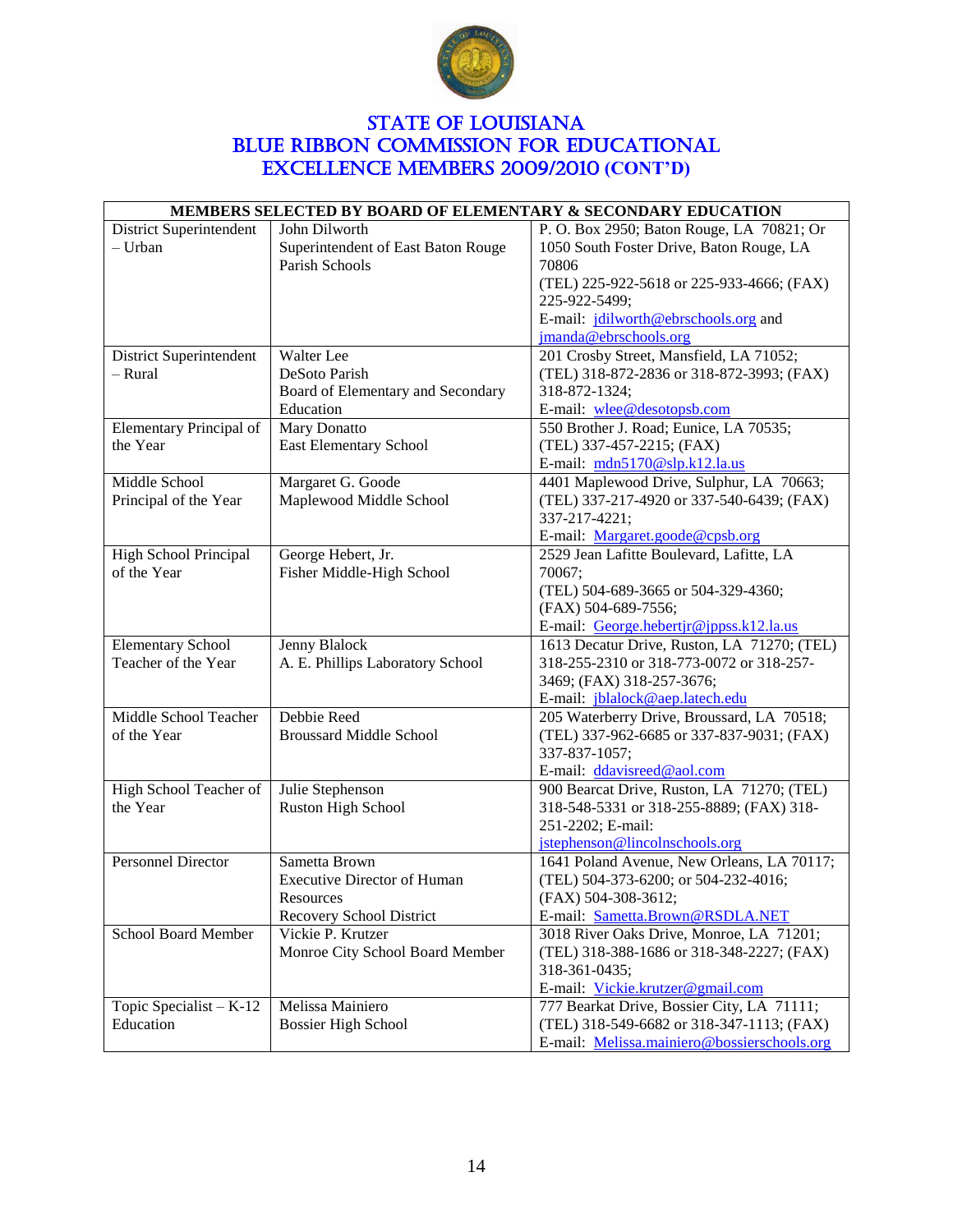

## **STATE OF LOUISIANA** BLUE RIBBON COMMISSION FOR EDUCATIONAL Excellence Members 2009/2010 **(CONT'D)**

| <b>COMMUNITY REPRESENTATIVES SELECTED BY THE</b>                          |                                          |                                         |  |
|---------------------------------------------------------------------------|------------------------------------------|-----------------------------------------|--|
| <b>BOARD OF REGENTS &amp; BOARD OF ELEMENTARY AND SECONDARY EDUCATION</b> |                                          |                                         |  |
| Community                                                                 | <b>Brigitte Nieland</b>                  | P.O. Box 80258, Baton Rouge, LA         |  |
| Representatives                                                           | Vice President, Communications &         | 70898-0258; (TEL) 225-928-5388 or 225-  |  |
|                                                                           | Director Education and Workforce         | 603-5668; (FAX) 225-929-6054;           |  |
|                                                                           | Development Council                      | E-mail: brigitten@labi.org              |  |
|                                                                           | Louisiana Association of Business and    |                                         |  |
|                                                                           | Industry                                 |                                         |  |
|                                                                           |                                          |                                         |  |
|                                                                           | Susan LaBorde                            | 9151 Interline Avenue #1A, Baton Rouge, |  |
|                                                                           | <b>LA Parent Teacher Association</b>     | LA 70809-1970; (TEL) 225-927-7385 or    |  |
|                                                                           |                                          | 225-985-809-2950 or 985-373-1410;       |  |
|                                                                           |                                          | E-mail: lapta@bellsoutn.net             |  |
|                                                                           |                                          |                                         |  |
|                                                                           | Kerry Davidson                           | 1201 North Third Street, Suite 6-200;   |  |
|                                                                           | <b>Grant Generator</b>                   | Baton Rouge, LA 70802; (TEL) 225-       |  |
|                                                                           | Deputy Director and LaSIP/LA GEAR        | 342-4253; (FAX) 225-342-3371;           |  |
|                                                                           | <b>UP Project Director</b>               | E-mail: Davidson@laregents.org          |  |
|                                                                           |                                          |                                         |  |
|                                                                           |                                          |                                         |  |
|                                                                           | Kwame Asante                             | 1150 Florida Boulevard, Baton Rouge,    |  |
|                                                                           | National Association for the             | LA 70802; (TEL) 225-214-7804 or 225-    |  |
|                                                                           | Advancement of Colored People            | 205-0572; (FAX) 225-214-7801;           |  |
|                                                                           | (NAACP) Louisiana State Conference       | E-mail: kasante1@cox.net                |  |
|                                                                           | <b>Education Committee</b>               |                                         |  |
|                                                                           |                                          | 101 Begnaud Drive, Lafayette, LA        |  |
|                                                                           | <b>Brenda Eccles</b>                     | 70501; (TEL) 504-388-7647 or 337-521-   |  |
|                                                                           | President                                | 7993 or 337-291-2783;                   |  |
|                                                                           | Louisiana School Counselor's Association | E-mail: bdeccles@lpssonline.com         |  |
|                                                                           |                                          |                                         |  |
|                                                                           |                                          |                                         |  |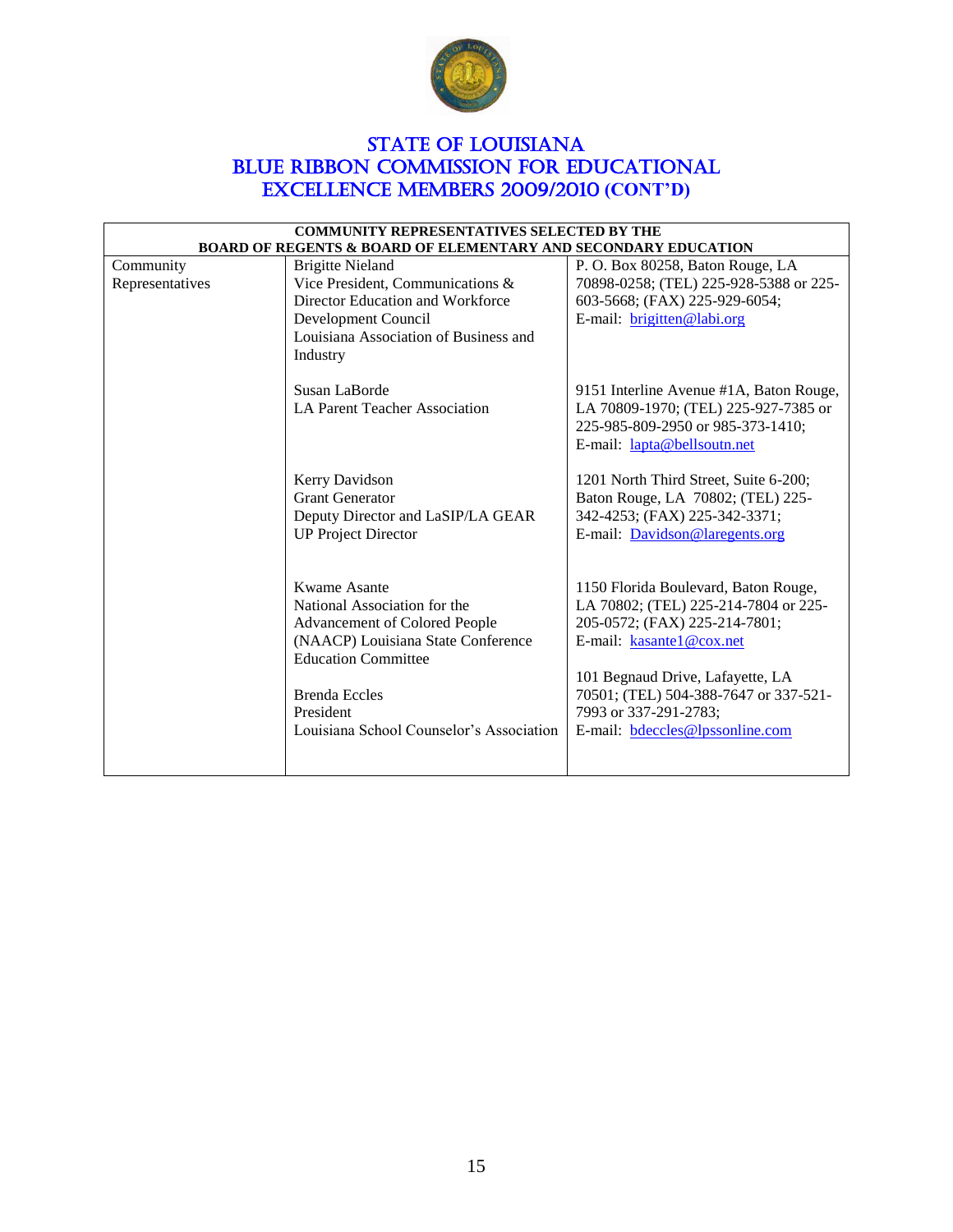

## **STATE OF LOUISIANA** BLUE RIBBON COMMISSION FOR EDUCATIONAL Excellence Members 2008/2009 **(CONT'D)**

| <b>AGENCIES</b>            | <b>NAMES</b>                         | <b>ADDRESSES &amp; TELEPHONE NUMBERS</b>            |
|----------------------------|--------------------------------------|-----------------------------------------------------|
| Board of Regents           | Jeanne M. Burns                      | Board of Regents, Claiborne Building, 1201 North    |
|                            | Associate Commissioner for           | Third Street, Suite 6-200, Baton Rouge, LA 70802;   |
|                            | <b>Teacher Education Initiatives</b> | (TEL) 225-342-4253; (FAX) 225-342-3371;             |
|                            |                                      | E-mail: jeanne.burns@la.gov                         |
| Louisiana Department of    | Ollie Tyler                          | Louisiana Department of Education, P. O. Box        |
| Education                  | Deputy Superintendent of             | 94064, Baton Rouge, LA 70804-9064; (TEL) 225-       |
|                            | Education                            | 342-3629;                                           |
|                            |                                      | (FAX) 225-342-7316;                                 |
|                            |                                      | E-mail: ollie.tyler@la.gov                          |
| Louisiana Department of    | Elizabeth Shaw                       | Louisiana Department of Education, Claiborne        |
| Education                  | Assistant Superintendent for         | Building, 1201 North Third Street, 70130;(TEL)      |
|                            | <b>Human Resources</b>               | 504-373-6200, Ext. 20151;                           |
|                            |                                      | (FAX) 504-308-3612;                                 |
|                            |                                      | E-mail: elizabeth.shaw@la.gov                       |
| Board of Elementary and    | Catherine Pozniak                    | 1201 North Third Street, Suite 5-190 Baton Rouge,   |
| <b>Secondary Education</b> | <b>Executive Director</b>            | LA 70802; P. O. Box 94064, Baton Rouge, LA          |
|                            |                                      | 70804-9064;                                         |
|                            |                                      | (TEL) 225-342-5840; (FAX) 225-342-5843;             |
|                            |                                      | E-mail: catherine.pozniak@la.gov                    |
| Board of Regents           | Linda Marino                         | Board of Regents; 1201 North Third Street, Suite 6- |
|                            | <b>Administrative Assistant</b>      | 200, Baton Rouge, LA 70802; (TEL) 225-342-          |
|                            |                                      | 4253;                                               |
|                            |                                      | (FAX) 225-342-3371;                                 |
|                            |                                      | E-mail: Linda.marino@la.gov                         |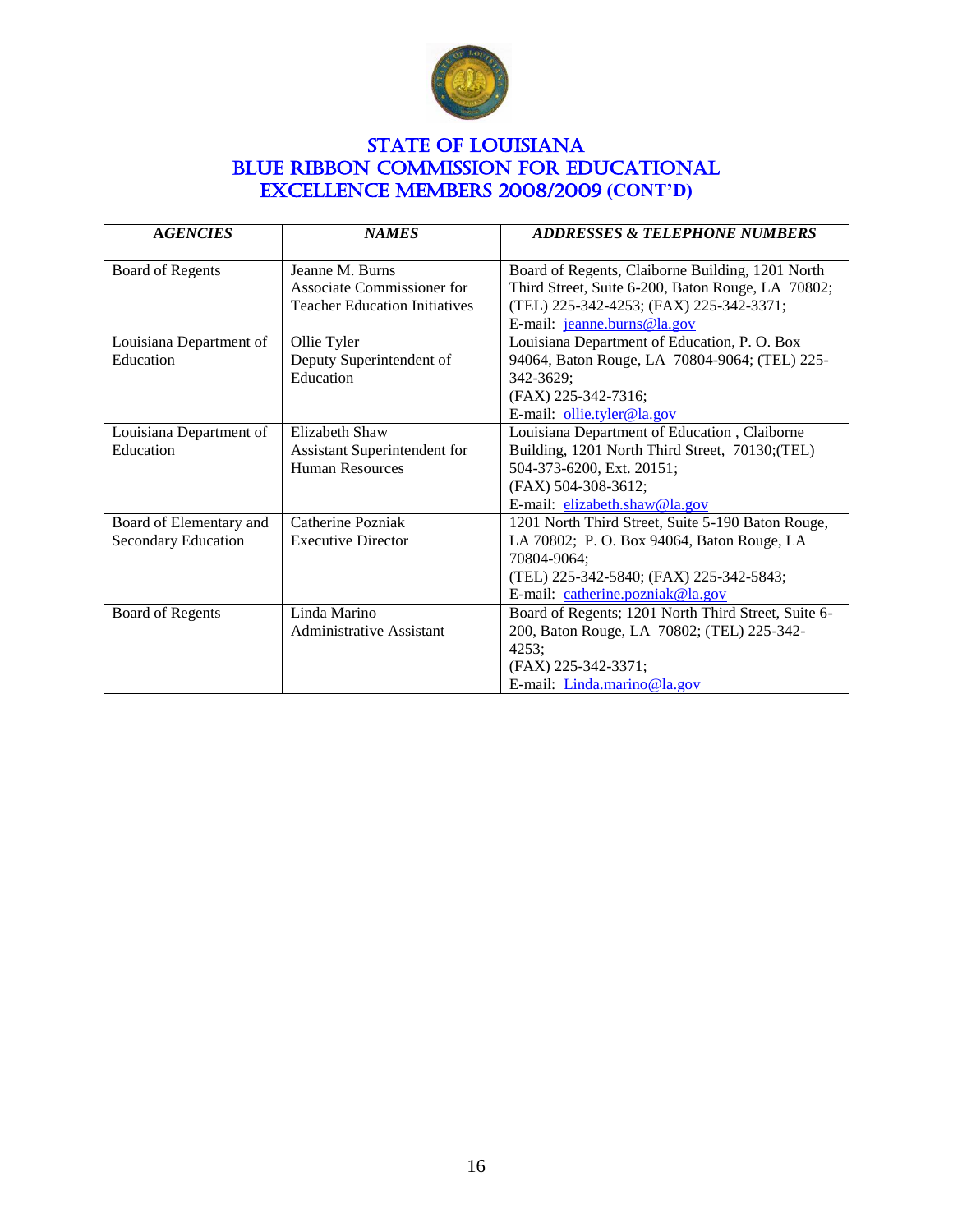## *APPENDIX B*

## *THE LOUISIANA SCHOOL COUNSELING MODEL: A COMPREHENSIVE STUDENT DEVELOPMENT PROGRAM (LaSCM)*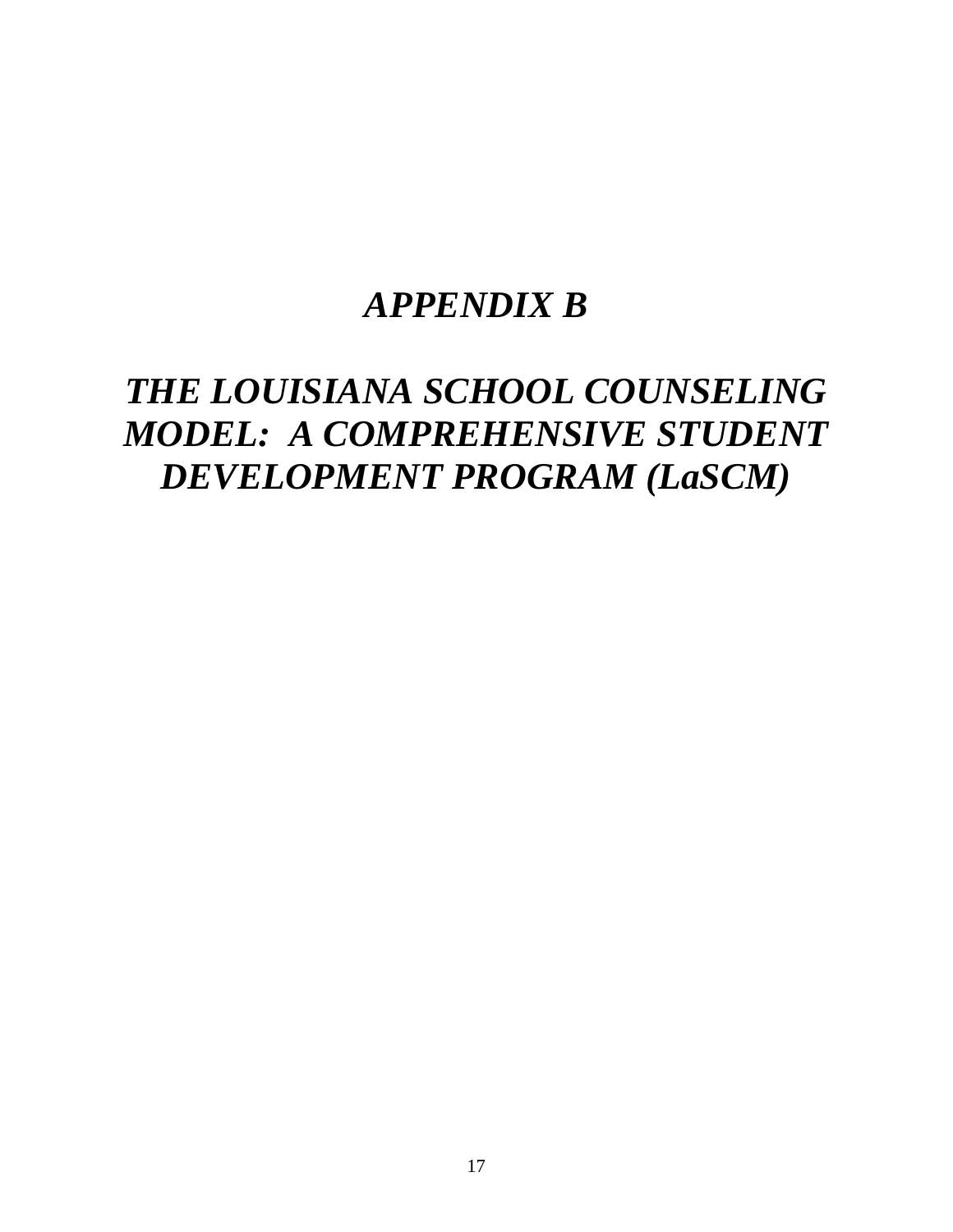

# *Go to the following web site for a copy of the 101 page document: http://www.louisianaschools.net/lde/uploads/17066.pdf*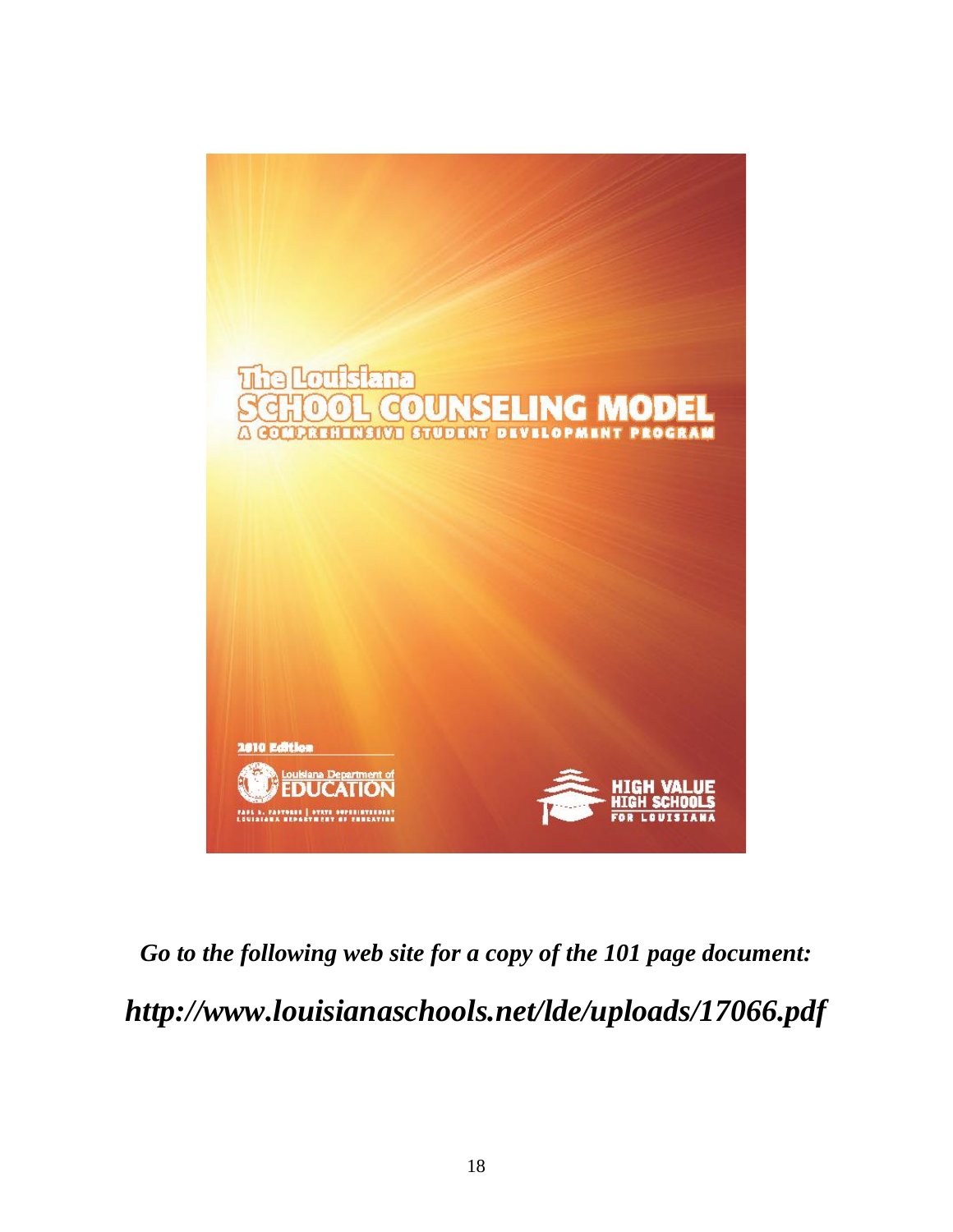## *APPENDIX C*

## *DEFINITIONS*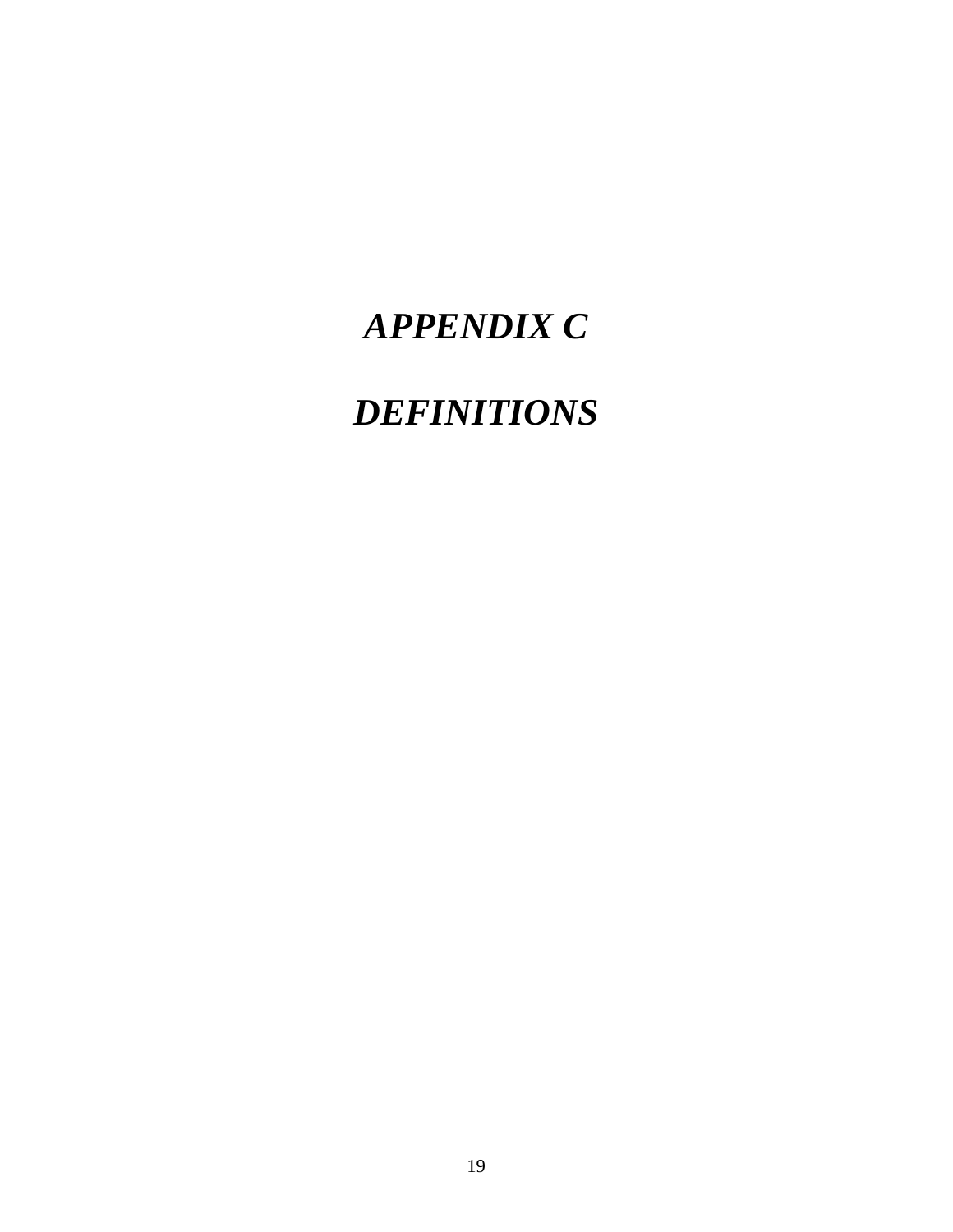### **DEFINITIONS**

*American School Counselor Association (ASCA) An organization that supports school counselors' efforts to help students focus on academic, personal/social and career development so they achieve success in school and are prepared to lead fulfilling lives as responsible members of society. ASCA provides professional development, publications and other resources, research and advocacy to more than 28,000 professional school counselors around the globe.*

*Bulletin 741 – Louisiana Handbook for Nonpublic School Administrators: A bulletin that contains policies passed by the Board of Elementary and Secondary Education (BESE) governing the operation of public elementary , middle, and secondary schools.*

*Bulletin 746 – Louisiana Standards for State Certification of School Personnel: A bulletin that serves as a reference for current state policy adopted by BESE and state law relative to initial certification and to certification endorsement options for those who wish to become teachers, those who are practicing teachers, personnel for both school districts and institutions of higher education, and anyone else who may seek certification assistance.* 

*Career Coaches: Personnel who are based in local high schools to help high school students define their career aspirations and to recognize community college and other postsecondary programs, including apprenticeships and workforce training, that can help students achieve their educational and financial goals. The fundamental purpose of the Career Coaches is to empower students to make informed decisions about their career and educational plans and to prepare students for success in postsecondary education and training.*

*Continuing Learning Unit (CLU): A professional development activity that builds capacity for effective, research based, content-focused teaching and learning that positively impacts student achievement.*

*Council for Accreditation of Counseling and Related Educational Programs (CACREP): A national accreditation organization that promotes the advancement of quality educational programs in counselor training.*

*Grade Level Expectations (GLEs): The knowledge, skills, and attitudes (competencies) that all students need. These competencies are expressed as grade level expectations (GLE's). Thus, a guidance curriculum component is necessary as a part of a comprehensive guidance program that will address a majority of the guidance grade level expectations contained in the content element.*

*Graduation Coaches: Personnel who assist schools and communities throughout Louisiana in implementing a locally-defined, comprehensive stay-in-school program which results in a substantial increase in the number of students who continue their education at least through high school graduation and prepares them for post-secondary schools where they are able to take their place in the work force and in their communities as contributing citizens.*

*Higher Education Advisor: College/university personnel assigned to university students to advise them when making decisions about their academic programs.*